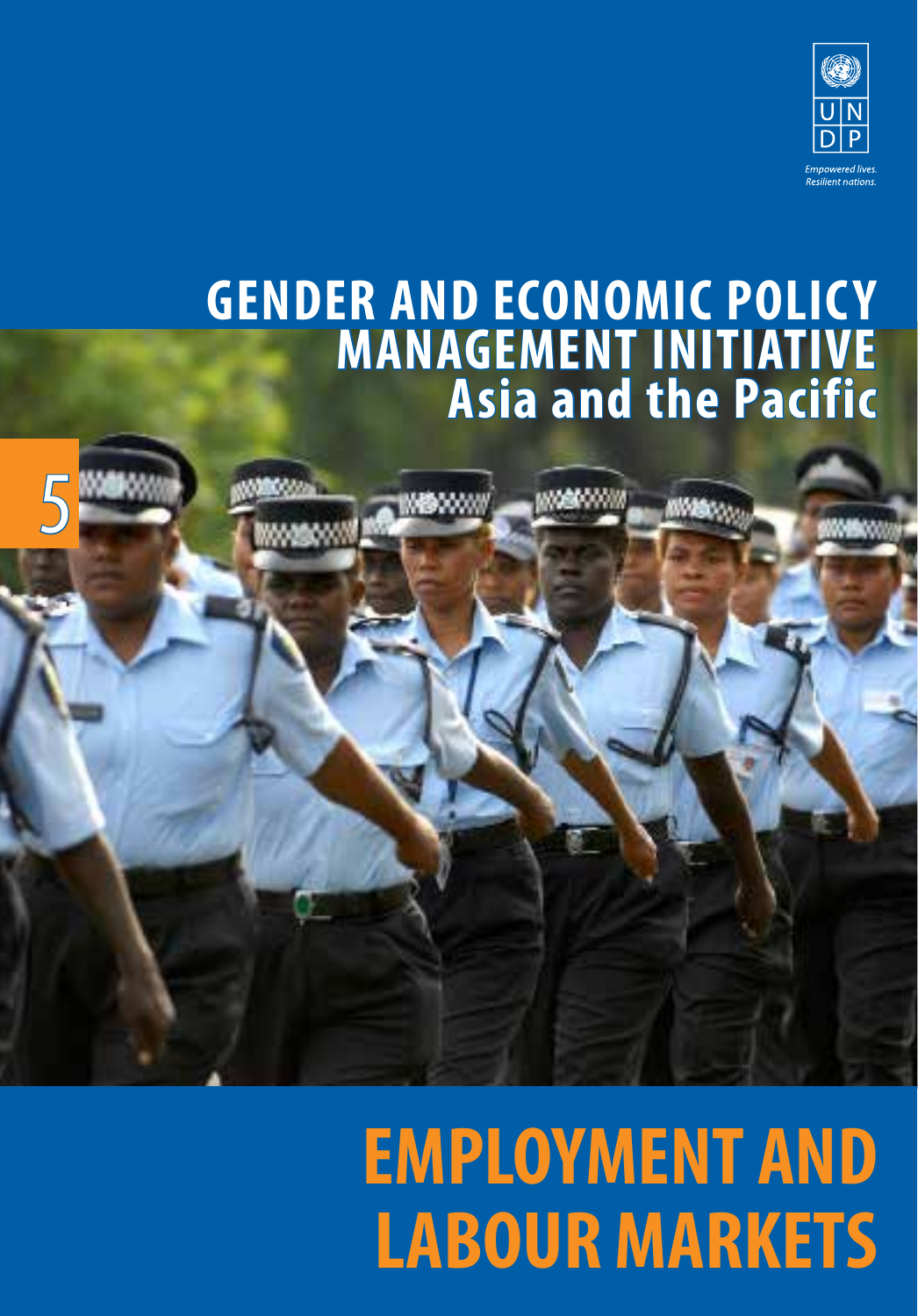#### **GENDER AND ECONOMIC POLICY MANAGEMENT INITIATIVE – ASIA AND THE PACIFIC: EMPLOYMENT AND LABOUR MARKETS**

The views expressed in this publication are those of the author(s) and do not necessarily represent those of the United Nations, including UNDP, or the UN Member States.

UNDP partners with people at all levels of society to help build nations that can withstand crisis, and drive and sustain the kind of growth that improves the quality of life for everyone. On the ground in 177 countries and territories, we offer global perspective and local insight to help empower lives and build resilient nations.

Published by the Asia-Pacific Regional Centre United Nations Development Programme Bangkok Thailand

Front cover: Solomon Islands Police Force female officers (Australian Civil-Military Centre)

Design: Inís Communication

© UNDP, September 2012

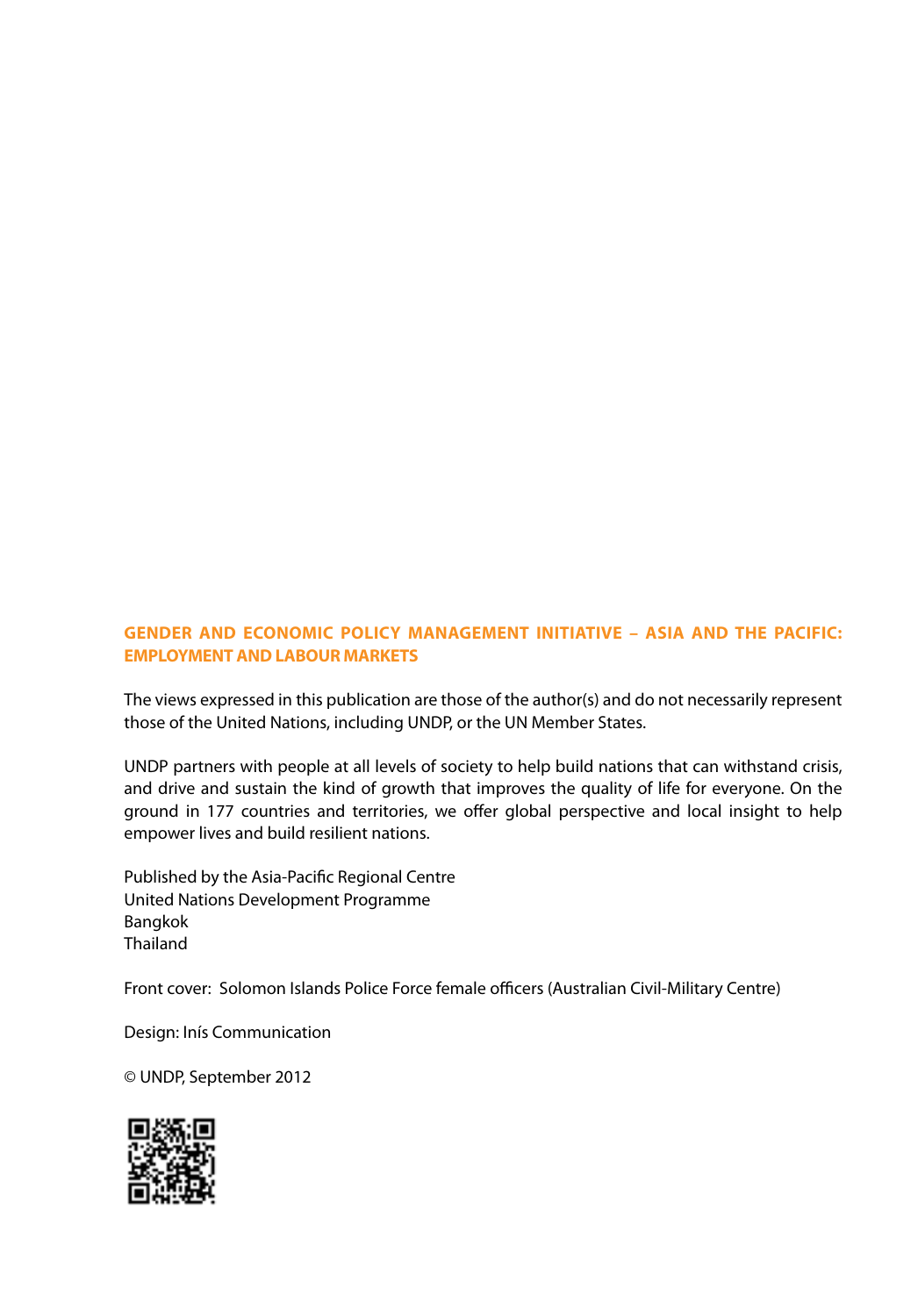# **INTRODUCTION**

Having introduced unpaid work as a significant component of time and resource allocation in economic activity, this module introduces a gender analysis of employment and labour markets in the context of Asia and the Pacific, including labour supply issues and the segmented structure of employment, to create a fuller picture of time and resource allocation. Definitions of informal employment are stressed, given its importance in most countries in Asia and the Pacific. The module includes an employment mapping exercise and discusses employment policies from a gendered perspective.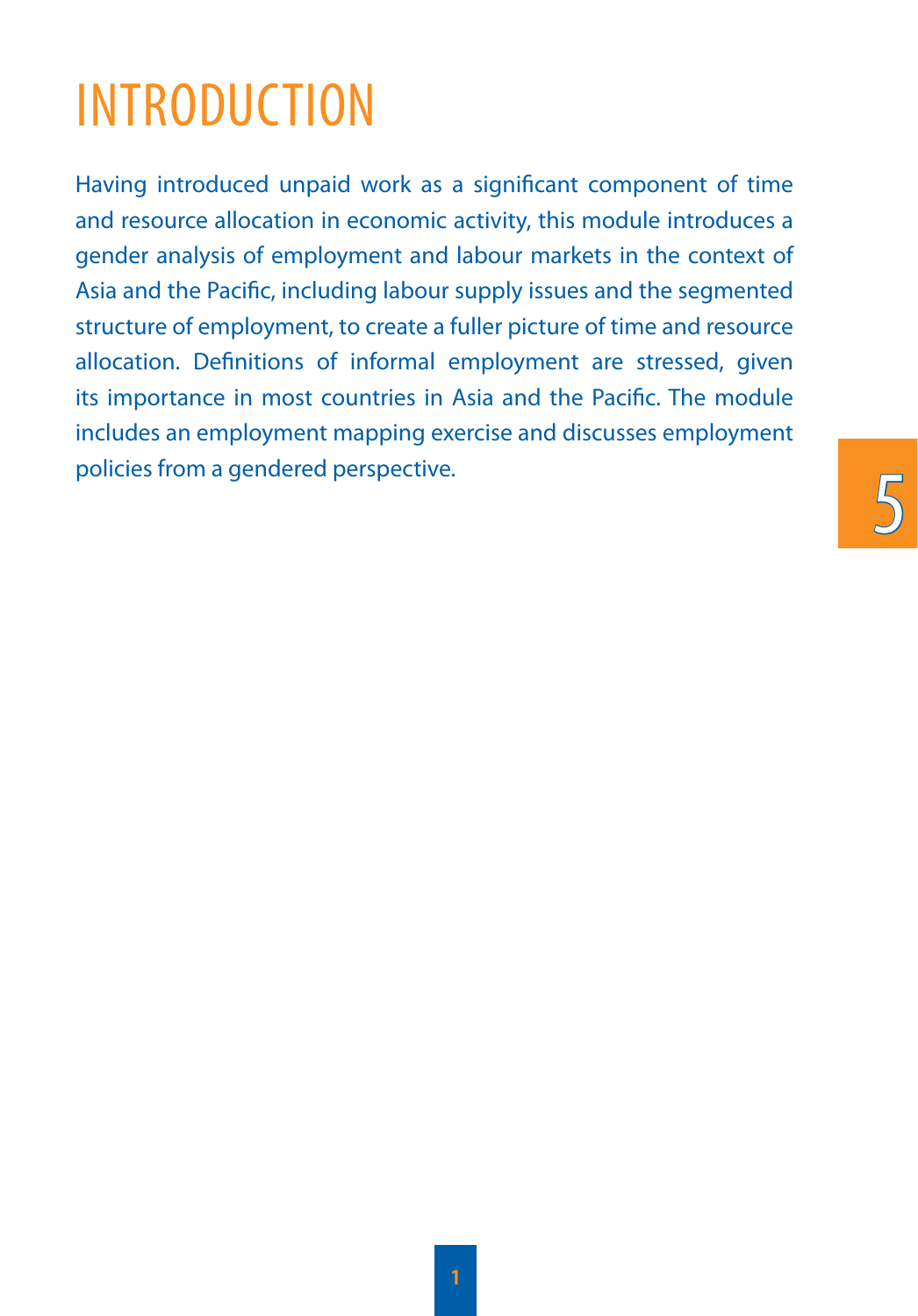# Learning Objectives

- 1. To consolidate participants' understanding of the relation between unpaid (care) work, subsistence work, informal work, and labour and employment.
- 2. To enable participants to recognize the gendered aspects of labourforce participation decisions.
- 3. To facilitate participants' ability to evaluate the diversity of employment structures in Asia and the Pacific.
- 4. To impart to participants a fuller understanding of specific policy issues facing gendered employment in Asia and the Pacific.

# **OUTLINE**

- I. What is employment? What is labour?
	- A. The SNA dividing line revisited.
	- B. Non-employment labour.
	- C. Two crucial institutions: labour markets and households.
- II. Labour supply.
	- A. Labour force participation decisions.
	- B. Education, skills and experience.
- III. The structure of employment for women and third gender persons in Asia and the Pacific.
	- A. Agricultural employment.
	- B. Formal and informal employment.
	- C. Employment status.
- IV. Women and employment in Asia and the Pacific.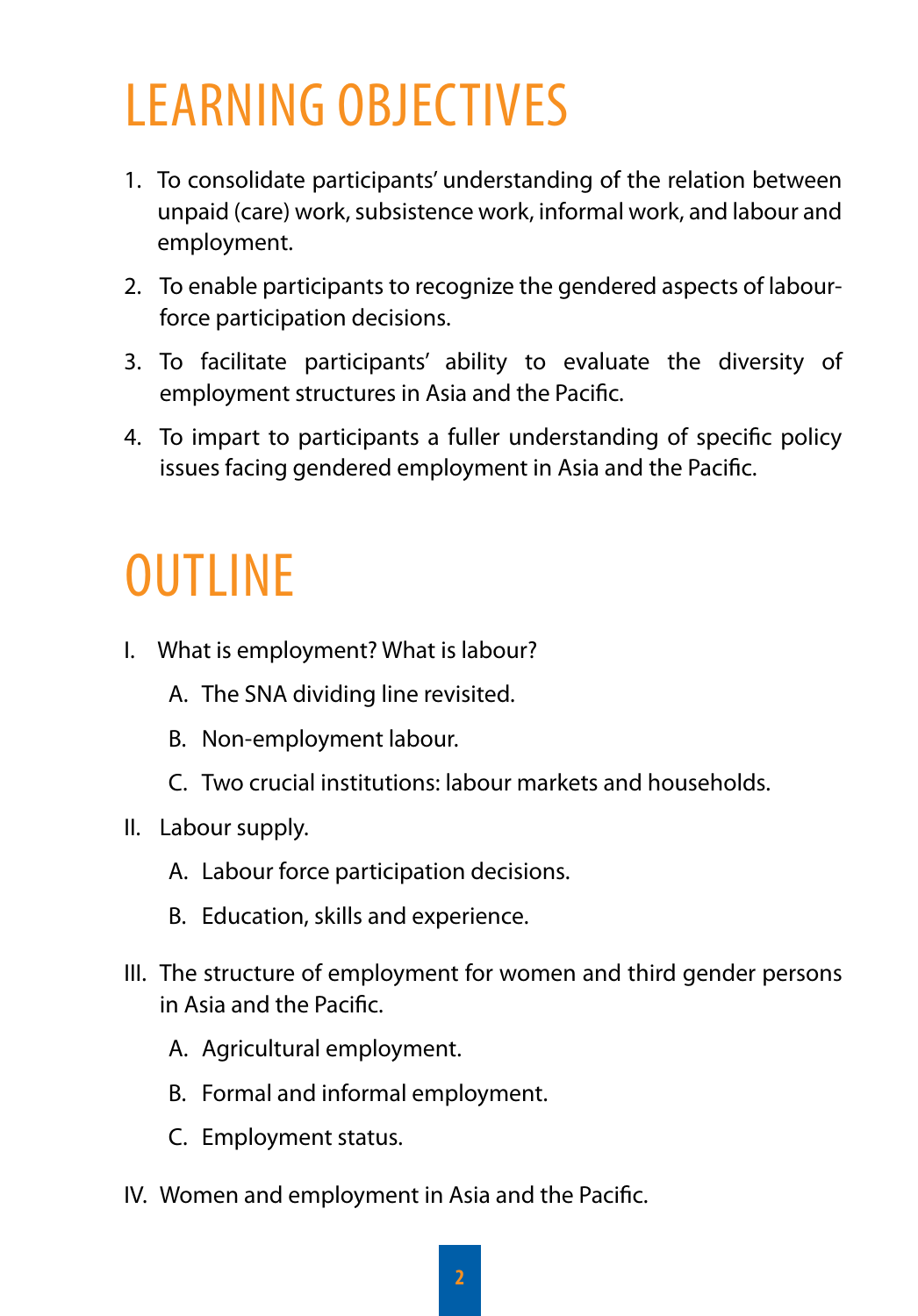- A. Labour force segmentation.
- B. Discrimination and earnings inequalities.

## **DURATION**

One day.

#### **EXERCISE 1**

Objective: to enable participants to discussemployment and gender segregation.

In 2009, less than a third of male and female workers<sup>1</sup> engaged in regular wage and salaried employment in Asia, a strong indication of weak labour market institutions and a large informal economy. Only 1 per cent of all economically active women in Asia were running their own business with paid employees. Vulnerable employment accounted for more than half of total employment, but also the vulnerable employment share was higher for women than men. South Asia had the highest rate of vulnerable employment among all regions in the world at 84.5 per cent for women and 74.8 per cent for men, suggesting that the sub-region's high rates of employment growth did not automatically equate to positive labour market trends.<sup>2</sup>

Before the exercise, the following headings should be written on flipchart paper:

<sup>1</sup> There is no available accurate or reliable data on third gender, wages and employment. However, ILO Decent Work Team for East and Southeast Asia and the Pacific is currently (in 2012) conducting a study in Thailand on the multiple types of discrimination facing lesbian, gay, bisexual and transgender persons (LGBT) in the workplace as part of the multi-regional "Gender Identity and Sexual Orientation: Promoting Rights, Diversity and Equality in the World of Work (PRIDE)" project.

<sup>2</sup> International Labour Organization (ILO) and Asian Development Bank (ADB) (2011), Women and Labour Markets in Asia: Rebalancing towards gender equality in labour markets in Asia, ILO Regional Office for Asia and the Pacific and ADB, Bangkok, p. 46.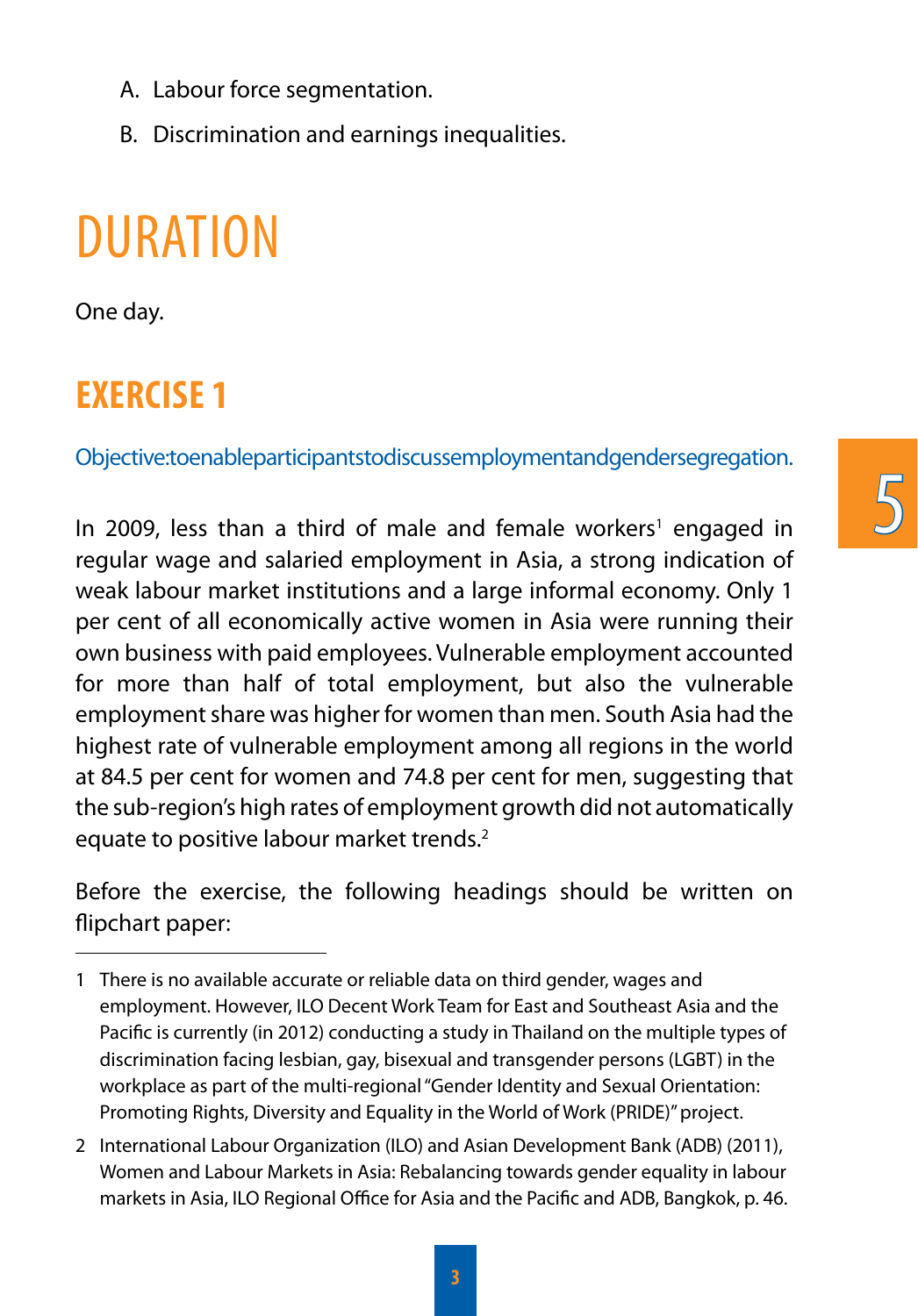- 1. Jobs/employment-primarily women.
- 2. Jobs/employment-primarily men.
- 3. Jobs/employment-primarily third gender.
- 4. Jobs/employment-women and men about equal.

The participants should divide themselves into pairs.

The pairs should come up with as many jobs (or specific types of employment) as they can under each of the four headings, based on the realities in their own countries. At this stage of the exercise, the focus should be on paid employment, including both employees who work for a wage and the self-employed.

After 10 minutes, the answers that each pair has come up with should be written on the flipchart paper under the appropriate heading. If a particular job comes up more than once, a check mark should be placed next to it each time it occurs.

When the lists are complete, the results should be discussed in plenary. Are there clear patterns in the paid employment opportunities for females, males and third gender persons? Which jobs are generally considered to be the better jobs? Do these jobs fall predominantly into the employment opportunities for females, males or third gender persons? Can women freely move from a traditionally female job to a typically male job? What do you notice about third gender jobs? What are the similarities and differences across countries?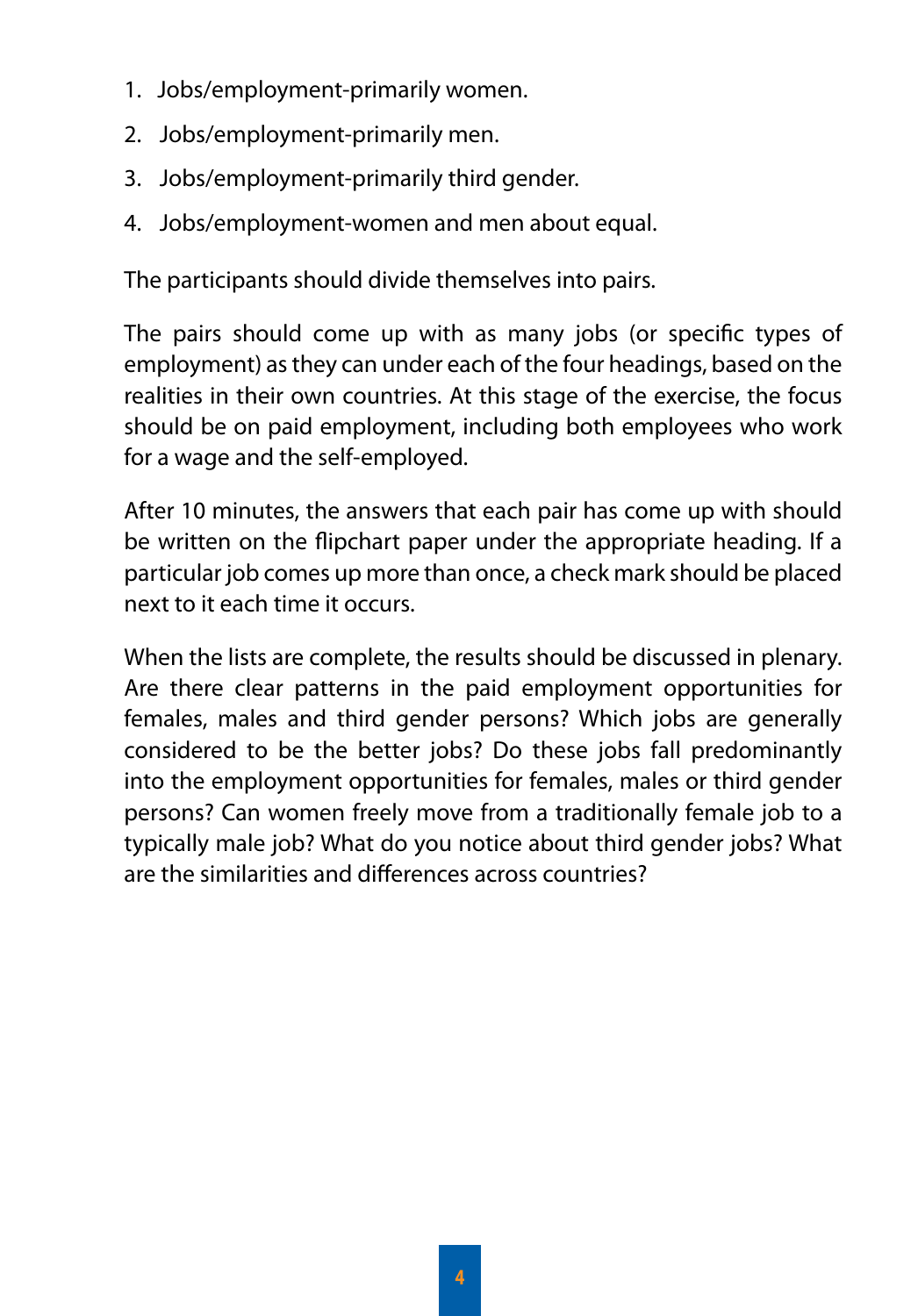# I. WHAT ISEMPLOYMENT? WHAT IS LABOUR?

Objective: to consolidate participants' understanding of the relation between unpaid (care) work, labour and employment.

#### **EMPLOYMENT**

The International Labour Organization  $(ILO)^3$  defines employment as comprising all persons above a specified age who during a specified brief period, either one week or one day, were in paid or self-employment. So, people who:

- A. Performed some work for wage or salary in cash or in kind.
- B. Had a formal attachment to their job but were temporarily not at work during the reference period.
- C. Performed some work for profit or family gain in cash or in kind.
- D. Were with an enterprise such as a business, farm or service but who were temporarily not at work during the reference period for any specific reason, are 'employed'.

### A. The System of National Accounts (SNA) Dividing Line Revisited

A. Module 3 on unpaid work introduced the distinction between employment and unpaid work. Here we examine the definition of employment more closely:

<sup>3</sup> ILO (1988), Current International Recommendations on Labour Statistics, 1988 Edition, ILO, Geneva, page 47.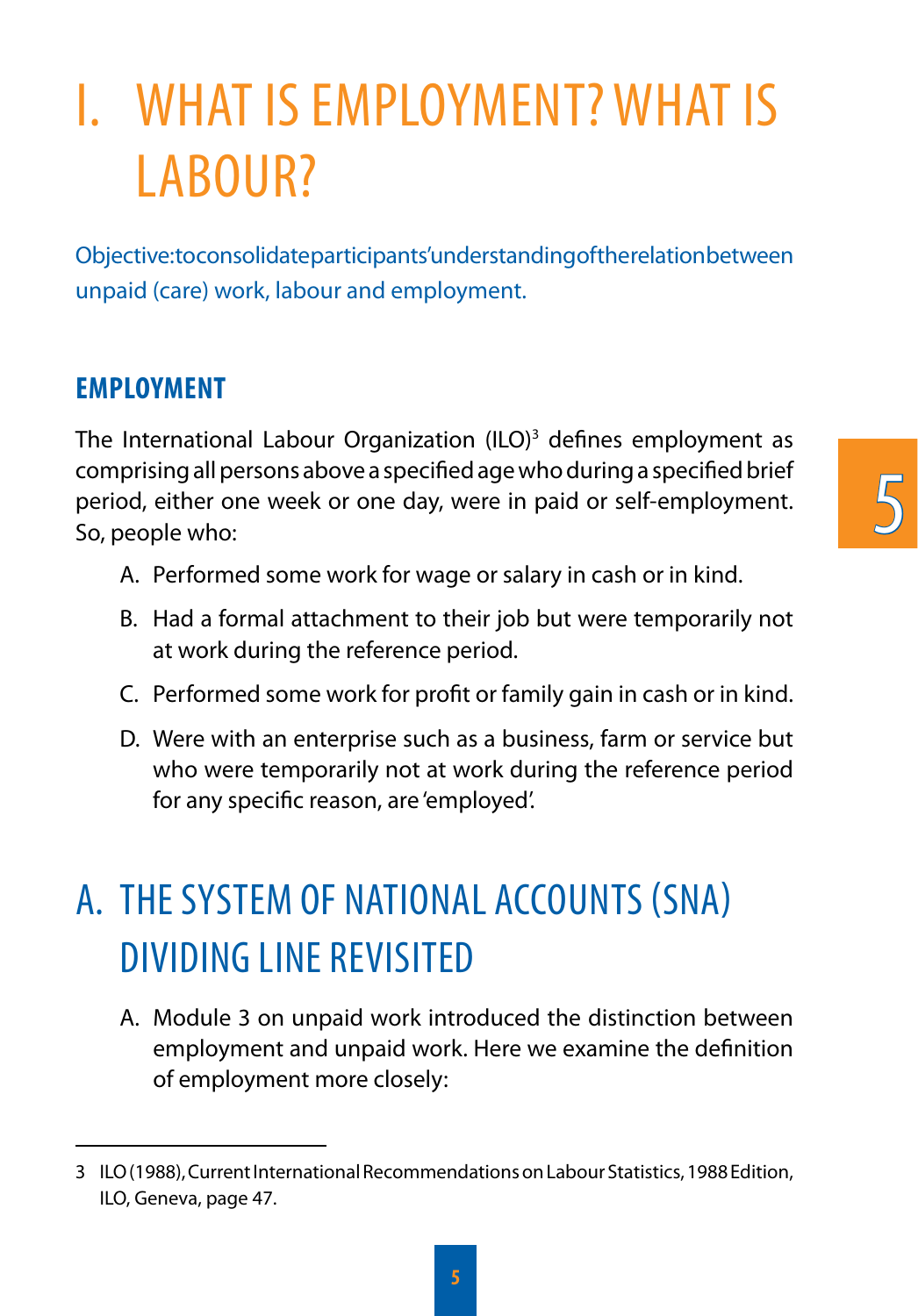- In common usage a person is said to be employed when they are engaged in some form of paid labour. At times, employment is interpreted more narrowly as only referring to paid employees, excluding the self-employed.
- As Modules 3 and 4 demonstrated, both are inexact definitions of employment. The SNA defines individuals as employed – whether they are paid or not – when they supply labour contributing to an economic activity which is counted in the SNA.
- $\blacksquare$  Thus a significant amount of unpaid labour by men, women and third gender persons can be considered as employment. By this logic, self-employment  $-$  paid or unpaid  $-$  is employment when it contributes to economic activity that is counted in the SNA. A person working without pay in a family business is considered to be employed. People engaged in subsistence agriculture are also employed because they contribute to economic activity. Unpaid apprentices are defined as employed. As Module 3 noted, technically speaking the collection of fuel and water should also be regarded as employment, but very few countries do this.
- **Illegal activity is counted as employment: for example, piracy,** drugs or arms smuggling, or participation in the sex trade. As long as money is exchanged, these count as economic activities.
- **Unpaid labour in the household and some forms of** voluntary or community work are not counted in the SNA and are not considered to be employment. As stressed in Module 3, the performance of most unpaid household work is a precondition of any employment. So the terms and conditions governing the performance of unpaid work structure an individual's ability to undertake employment as defined in the SNA.
- B. Labour force surveys, introduced in Module 4 on Gender, Data and Indices, in ILO terms, are supposed to use the SNA dividing line to define the economically active and employed populations. As the example on carriage of fuel and water demonstrates, this rarely happens.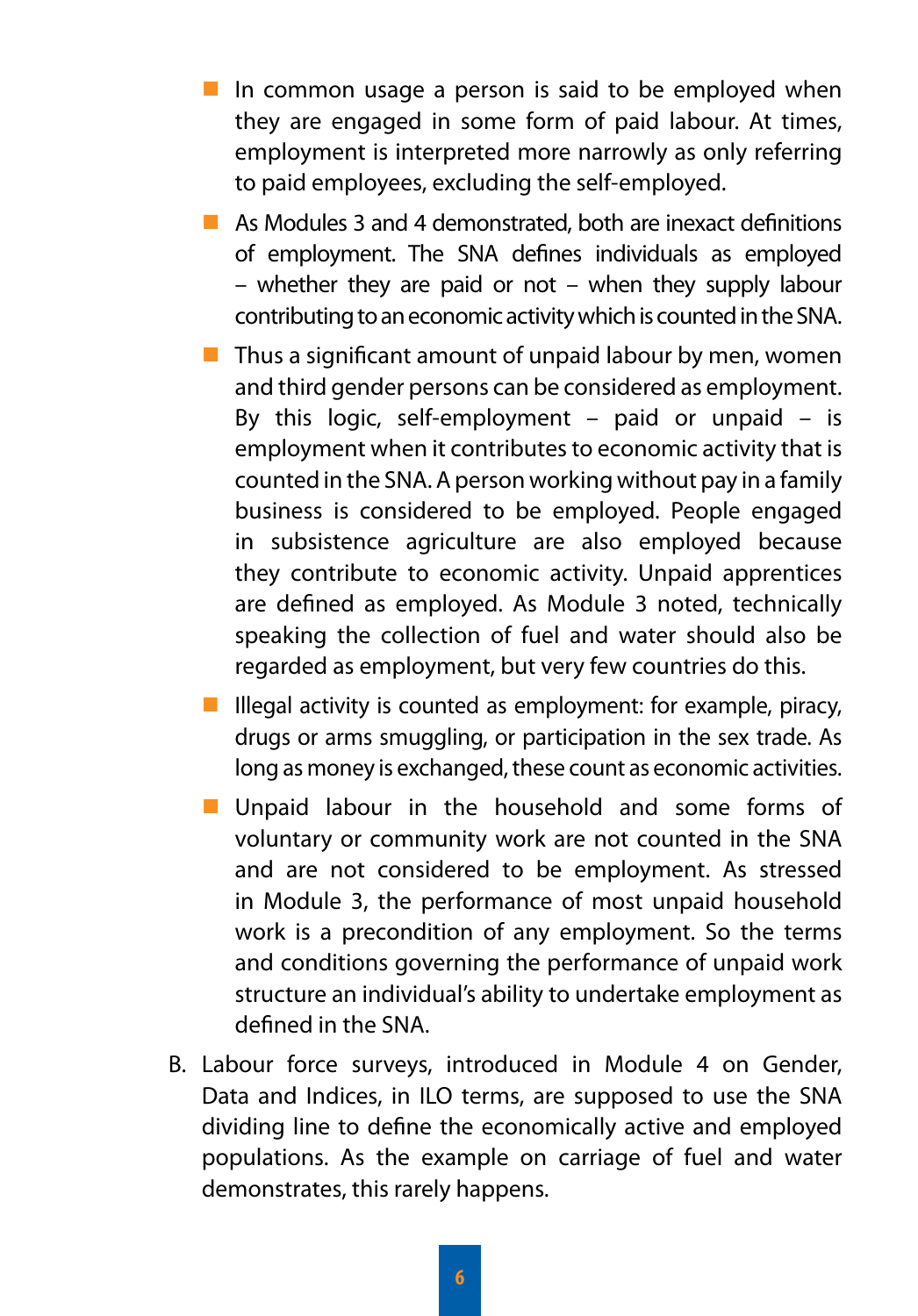- C. In many countries in Asia, women disproportionately work in unpaid forms of employment as unpaid contributing workers to subsistence agriculture and family businesses. In the Pacific, both women and men do this work. Self-employment is also common among women in many countries of Asia. This represents a form of income-earning employment, and even if earnings do not come in the form of wages, this employment is considered paid in the SNA.
- D. However, as discussed in Module 3, women spend a disproportionate amount of their time in unpaid work on the "wrong" side of the boundary of production, which in the SNA is defined as being engaged in non-economic activities.
- E. There is no reliable data yet available on the work of third gender persons on either side of the production boundary.

5

### B. Non-Employment Labour

- A. There is an important distinction between standard definitions of employment and labour.
	- $\blacksquare$  Labour is supplied in all forms of employment.
	- $\blacksquare$  However, labour is also supplied in unpaid work that is not considered an economic activity (such as home repair). Therefore, labour is not the same as employment.
	- Both types of labour employment and unpaid work are productive in the sense that, by transforming inputs of goods and services into outputs of goods and services, they add value to goods and services of economic and social use to the individual, household and community. As suggested in Module 3, in principle it is possible to estimate the monetary equivalent of this value added. It is not necessary to make these estimations in order to make the work visible for policy purposes. Textured time use survey data (disaggregated by sex, age, class, caste, rural/urban, etc.) retains its specificity, and is a better policy base than abstract market equivalents.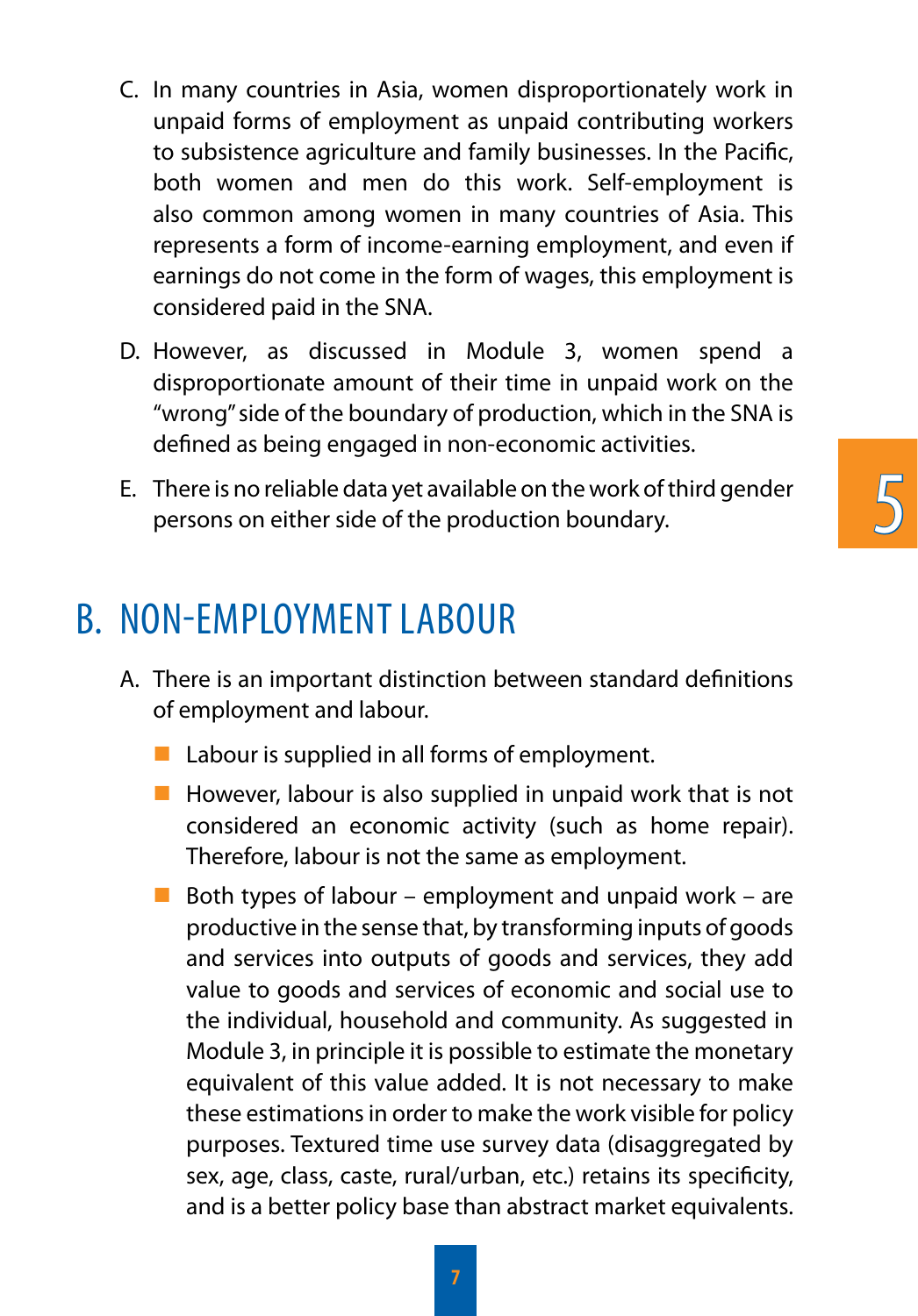## C. Two Crucial Institutions: Labour Markets and Households

- A. As stressed in Modules 1 and 3, households, as institutions, are by and large not free of gender concerns. The distribution of resources within households, the division of labour in household and non-household activities, decisions concerning individual and household consumption choices, and the use of individual and household assets are all influenced by gender dynamics between females and males in the household, which in turn are a function of unequal power between women and men.
- B. The labour markets where women and men and third gender persons seek employment are also, as institutions, affected by gender. Labour markets may be segmented between those that generate typically women's jobs, those that generate typically men's jobs, and those that generate typically third gender persons' jobs, as discussed in Exercise 1. This means that women, men and third gender persons do not have free choice in employment opportunities. Social stigma, judgement and discrimination and even violence may be encountered by third gender individuals as well as by women and men who try to enter non-typical jobs. Hostile practices in workplaces, including sexual harassment<sup>4</sup>, bullying and gender discrimination in respect of access to personal development training opportunities and scholarships, further disadvantage women and third gender persons relative to men in labour markets. These disadvantages both affect and are affected by inequalities in wages and earnings, of which there is ample evidence.

<sup>4</sup> See, for instance, Haspels, Nelien, Mohamed Kasim, Zaitun, Thomas, Constance and Mc Cann, Deirdre (2001), Action against Sexual Harassment at Work in Asia and the Pacific, ILO, Bangkok.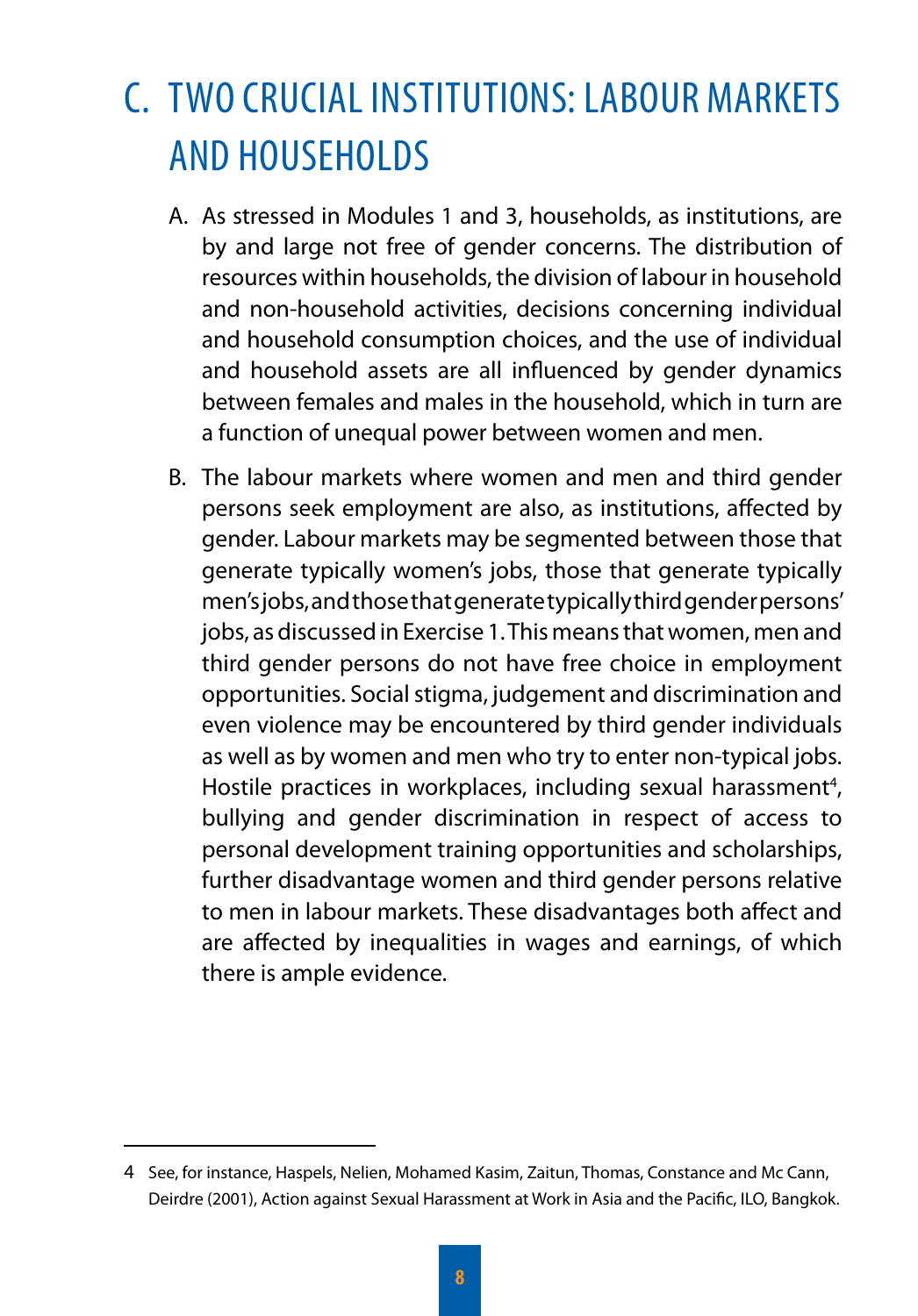- C. Households and labour markets intersect in two ways:
	- In terms of resource allocation decisions, the division of non-employment labour between women and men within the household influences employment opportunities. As mentioned in previous modules, the performance of unpaid work within the household, predominantly by women, structures both women's and men's abilities to take advantage of employment opportunities. Ingrid Palmer makes the point that, in effect, unpaid work by women subsidizes men's employment because it provides for the economy as a whole a public good that has positive externalities.<sup>5</sup>
	- In terms of resource allocation outcomes, individual earnings from employment may or may not be pooled across the individuals within the household. When pooled within the household, even if only to a limited extent, overall earnings are often more important than individual earnings in shaping the allocation of unpaid work and thus labour market and employment decisions. Thus household pooling decisions shape labour market operations. When not pooled, individual earnings still shape the allocation of unpaid work and labour market and employment decisions, and thus, labour market operations. Household pooling decisions are themselves a function of gender dynamics between females and males in the household, which, in turn, are a function of unequal power between women and men.

5

In both instances, then, the structure of the household and its dynamics shape the operation of labour markets.

<sup>5</sup> Palmer, Ingrid (2005), 'Public finance from a gender perspective', World Development, vol 23 no 11, pp. 1981 – 1986.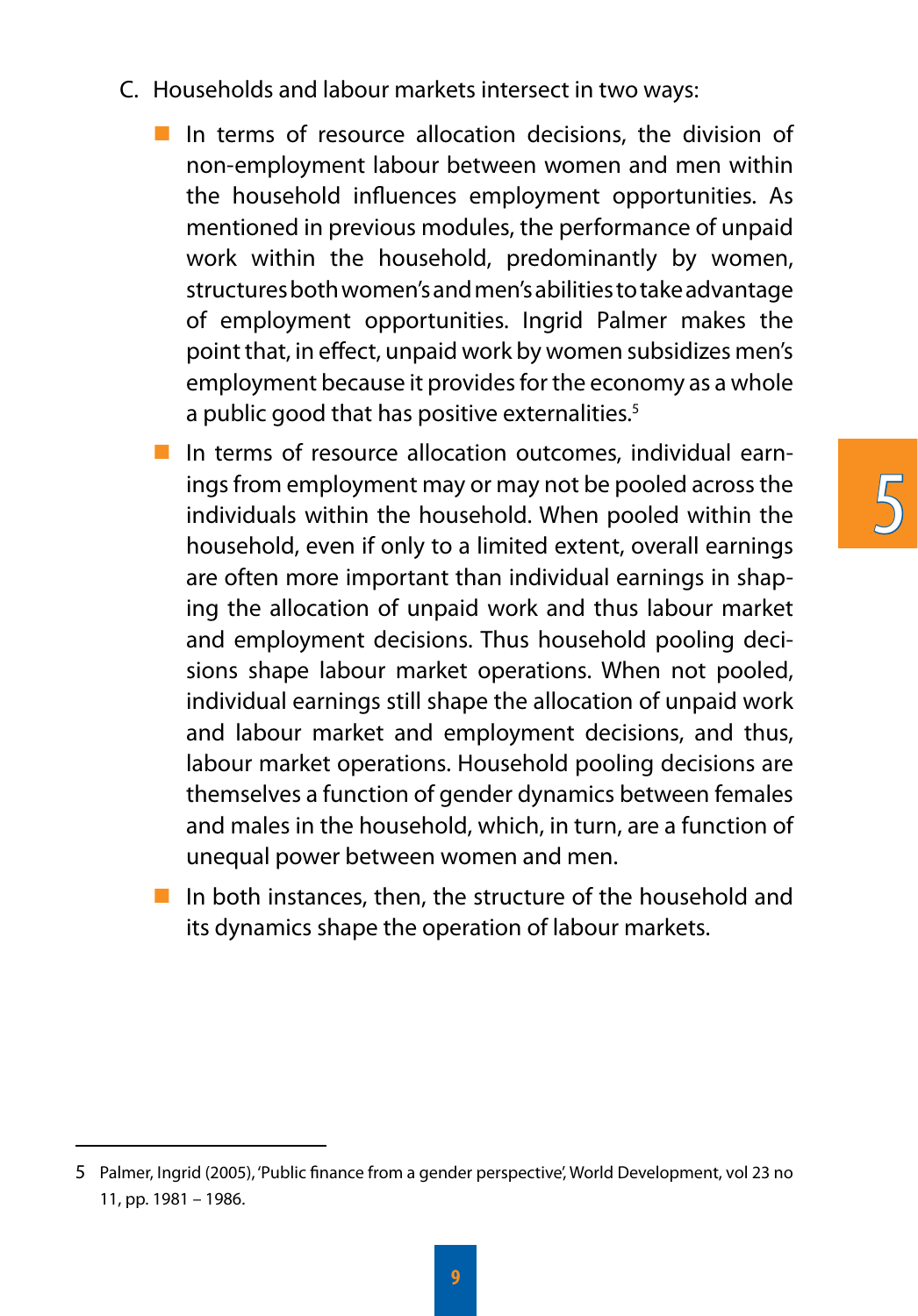- D. However, much economic analysis and policy-making considers employment at the individual level, without accounting for household dynamics. This presents a highly misleading picture of labour market dynamics; as suggested in Module 3, it is crucial to account for the structure of the household and its dynamics when devising labour market and employment policies, if the aim is to raise living standards and reduce poverty.
- E. Labour market and employment policies cannot assume a limitless supply of available labour because of the role of unpaid work in making labour available. Effective employment policies should be based on the analysis of the allocation of unpaid work and the development of a prior set of economic and social policies that reduce and redistribute unpaid work.
- F. Time use surveys, of the type introduced to participants in Module 3 and further discussed in Module 4, are an important means of providing the data necessary to inform policies that recognize the allocation of unpaid work and the need to reallocate such work when formulating effective employment policies.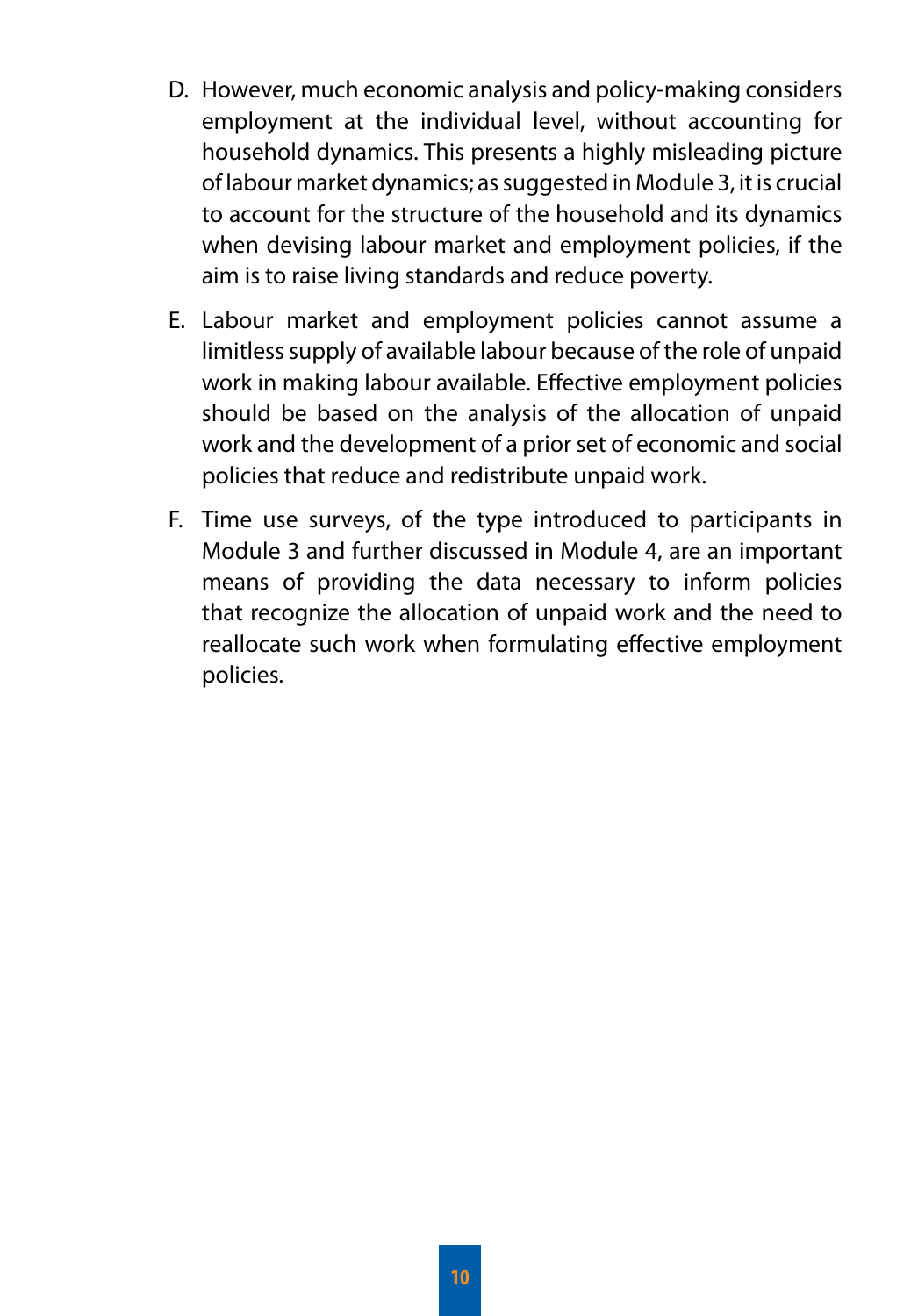# II. LABOUR SUPPLY

Objective: to enable participants to recognize the gendered concerns in labour force participation decisions.

### A. Labour Force Participation Decisions

A. The definition of labour force participation:

- Is that the total labour force equals the total employed population plus the unemployed population actively searching for employment (total labour force = total employed popu $lational + the unemployed.$
- $\blacksquare$  Typically equates labour supply with labour force participation.
- $\blacksquare$  Defines it analogously to employment: a willingness and ability to supply labour to SNA-recognized economic activities.
- Also considers searching for employment to be a valid activity within labour force participation. Those looking for employment are defined as unemployed, and part of the economically active population.

The definition excludes individuals, mostly women, who are only engaged in unpaid work which lies beyond the production boundary, as well as full-time students and those considered too old to work. However, in policy making, as we are seeing, the lines between what is and is not work, as well as what is work but is still not counted, make many of these labour and employment figures problematic.

### **EXERCISE 2**

Objective: to enable participants to evaluate labour force participation statistics and better manipulate elementary quantitative data first discussed in Module 4.

Using the following breakdown of the population – which is based on simplified fictional numbers to make calculations easier – participants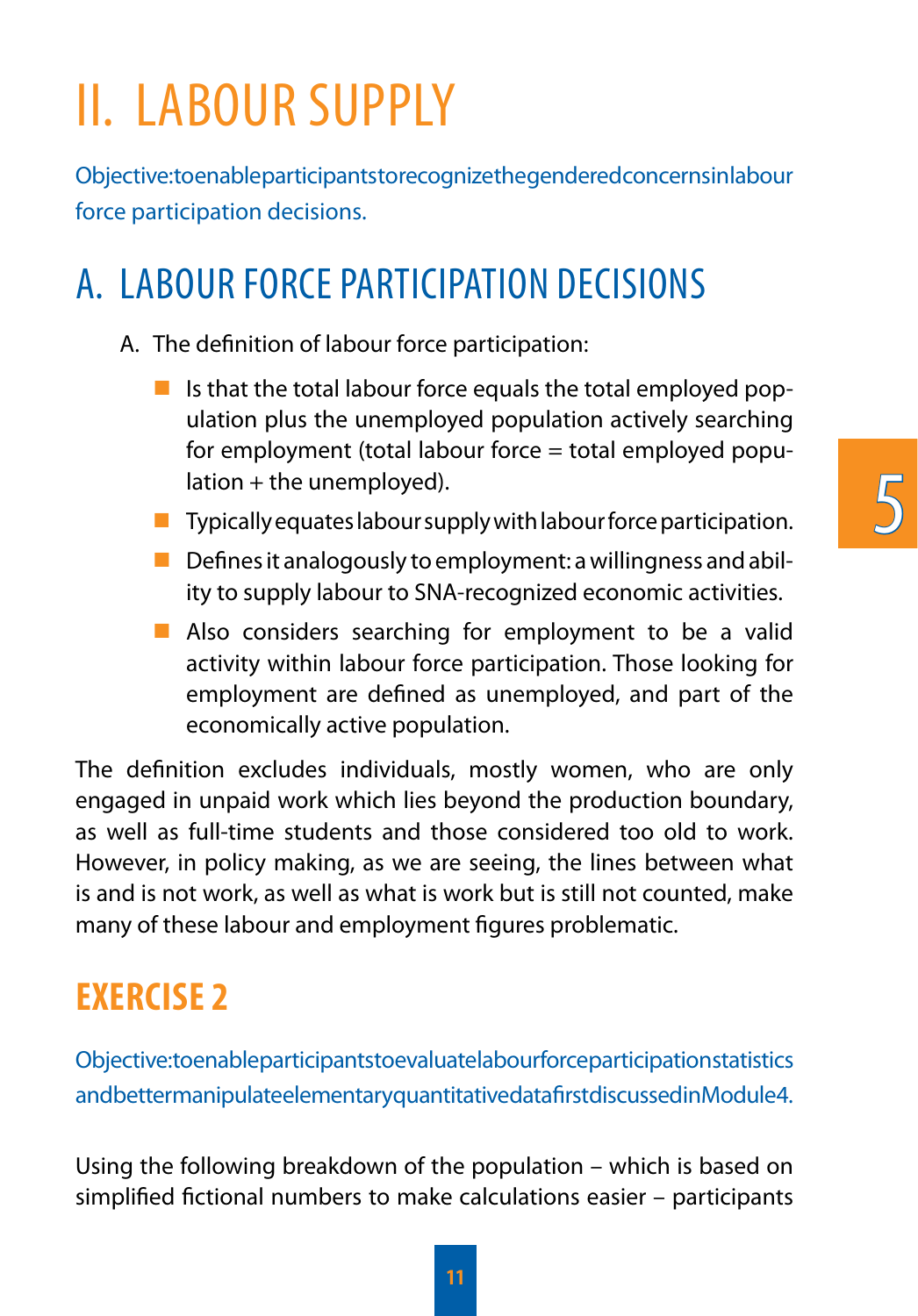should calculate the total labour force, labour force participation rates, total employment, and unemployment rates. Alternatively, actual labour force statistics from a country in Asia or the Pacific could be used for the exercise, but these ignore third gender persons.

#### **Table 3. Population Data**

|                                                                     | <b>Total</b> | Men | <b>Women</b> | <b>Third Gender</b>                                          |
|---------------------------------------------------------------------|--------------|-----|--------------|--------------------------------------------------------------|
| Population                                                          |              |     |              | $\frac{1}{20}$ million   10 million   10 million   2 million |
| Working age population $(15+)$   12 million   6 million   6 million |              |     |              | 1 million                                                    |

| School/university attendees<br>$(15+)$          | 1 million | 600,000 | 400,000 | 200,000 |
|-------------------------------------------------|-----------|---------|---------|---------|
| Retirees/pensioners (15+)                       | 500,000   | 300,000 | 200,000 | 100,000 |
| Only engaged in non-SNA<br>household work (15+) | 1 million | 100,000 | 900,000 | 100,000 |

| Wage employees (15+)                          |             | 1.9 million 1.5 million | 400,000     | 100,000 |
|-----------------------------------------------|-------------|-------------------------|-------------|---------|
| Own-account workers (15+)                     | 4.9 million | 2.5 million 2.4 million |             | 200,000 |
| Employers (15+)                               | 100,000     | 100,000                 | 0           | 0       |
| Unpaid contribution family<br>workers $(15+)$ | 1.6 million | 400,000                 | 1.2 million | 100,000 |
| Unemployed                                    | 1 million   | 500,000                 | 500,000     | 200,000 |

| <b>CALCULATE</b>                |  |  |
|---------------------------------|--|--|
| Labour force                    |  |  |
| Labour force participation rate |  |  |
| Employment                      |  |  |
| Unemployment rate               |  |  |

Labour force participation rate = Economically active population/working age population Unemployment rate = unemployed/labour force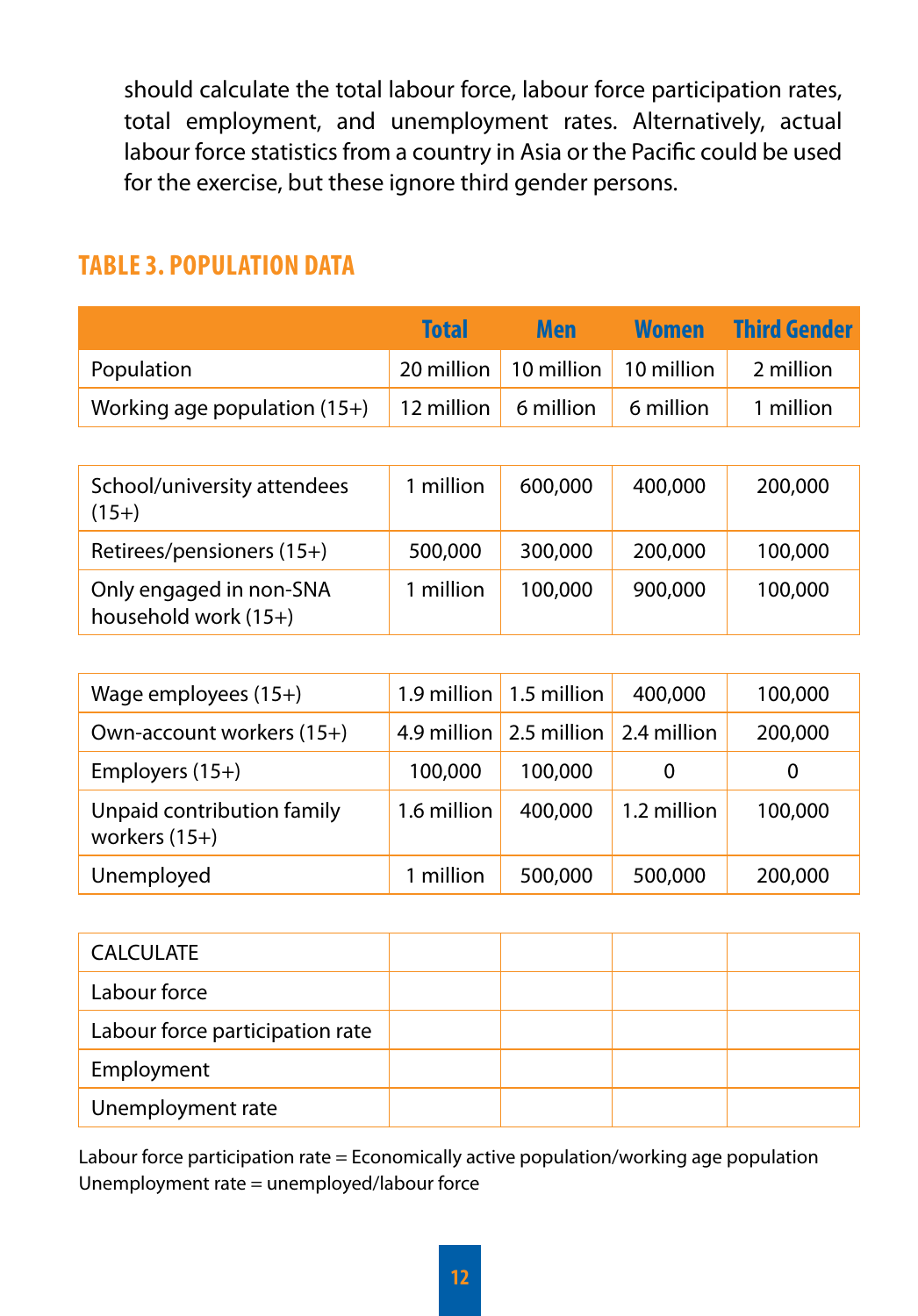The calculations should be reviewed in plenary, before proceeding to discuss the following questions:

What are some of the limitations and problems with the standard labour force definitions and indicators?

- $\blacksquare$  Do these data say anything about the quality of employment? Do they say anything about underemployment, as opposed to unemployment?
- If women, men and third gender persons are classified as 'economically inactive' when they lose a job, instead of classification as 'unemployed', how does this affect labour force participation and unemployment rates?
- $\blacksquare$  How do the data reflect child labour<sup>6</sup> by boys and girls?
- B. Women's labour force participation.
	- **T** Typically, women have lower labour force participation rates than men because the burden of unpaid work falls on women in most countries as a result of gender dynamics and unequal power relations in households.
	- In many countries in Asia, women's labour force participation rates are high compared to other regions of the world. This means that women in many Asian countries work in both paid employment and non-employment activities; they typically do not specialize in either unpaid or paid work. For years, this has been referred to as the double burden of employment and unpaid work, borne predominantly by women.

<sup>6</sup> National definitions of child labour may vary; however, according to most national legislative frameworks in the region, child labour is considered to comprise work undertaken by children under the ages of 13 to 15. According to ILO Convention No. 138 concerning the Minimum Age for Admission to Employment, the minimum age for work should not be below the age for finishing compulsory schooling, which is generally 15, although national laws or regulations may permit the employment or work of persons 13 to 15 years of age in light work. Any work which is likely to jeopardize children's physical, mental or moral health, safety or morals should not be done by anyone under the age of 18. (http://www.ilo.org/ipec/facts/ ILOconventionsonchildlabour/lang--en/index.htm)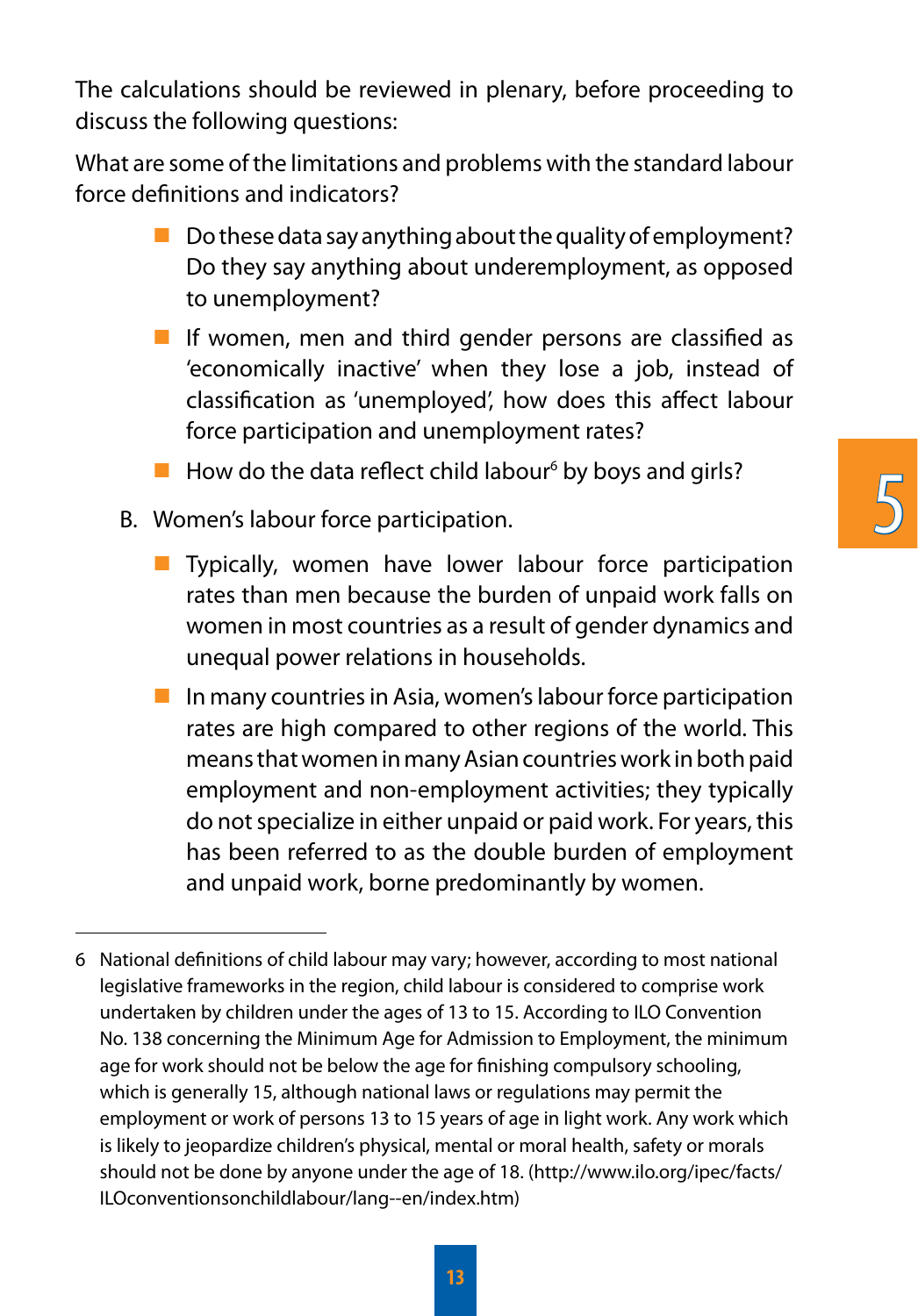C. Third gender labour force participation.

In the world's first inquiry into transgender<sup>7</sup> people in New Zealand in 2007, four out of five submissions to the inquiry described examples of serious discrimination and harassment at work, including assault and sexual abuse. The inquiry found:

- 1. The career options of some trans people are limited by discrimination.
- 2. The experience of discrimination heightened trans people's concerns about disclosure of information about their trans status.
- 3. Harassment and intimidation affected trans people at work, with the result that some are under-employed, and others are dismissed or leave jobs.
- 4. Trans people who have the support of their employer and colleagues successfully transitioned at work. Some were longterm, valued employees and considered this support had helped them and their colleagues.
- 5. Given the experience of stigmatisation and marginalisation, trans people seldom ask for assistance or complain about the treatment they receive.
- 6. In summary, trans people experience discrimination throughout the employment cycle: navigating pathways to work, dealing with on-thejob issues, or changing jobs. Negative stereotypes about career options, few visible positive role models, fear caused by prejudice, lack of



acceptance in the workplace, and discriminatory practices

<sup>7</sup> The New Zealand inquiry used the terms 'transgender' and 'intersex' persons, as opposed to 'third gender persons'.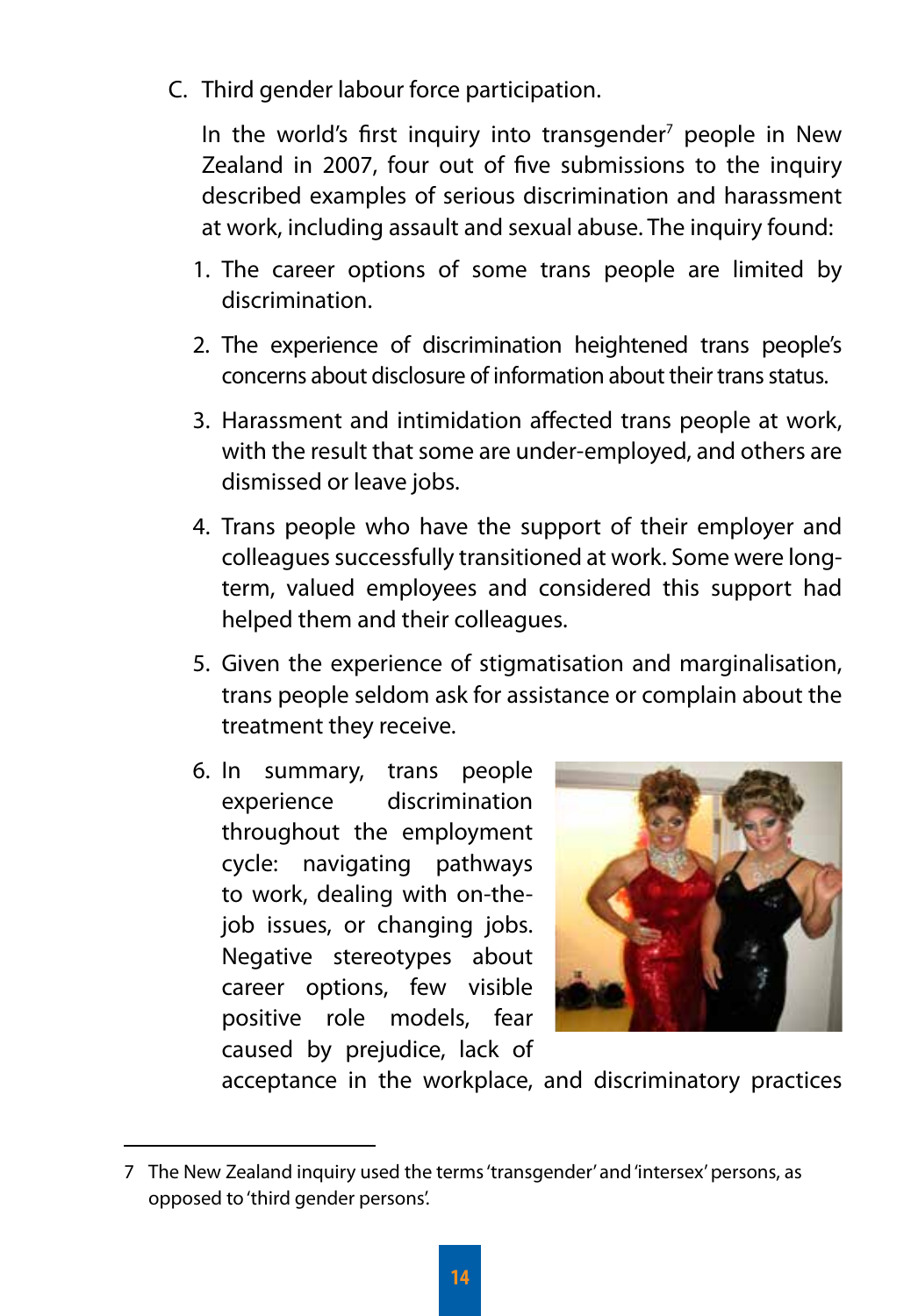5

combine to create barriers to employment, which for many are insurmountable.<sup>8</sup>

Third gender persons find themselves the object of discrimination in employment. Many third gender public leaders in India, Nepal and the Pacific, are described as being in the entertainment industry.

- In India they have been employed as tax collectors; in Thailand some have been employed as flight attendants by PC Air, adding to their main employment in shops, restaurants, beauty salons, and the entertainment and tourist sectors in that country.
- In Nepal, the right to employment is dependent on citizenship certificates. Such certificates are now available to third gender persons, and it is hoped this will see some change in employment prospects.





Bhumika Shrestha, Transgender Nepali Politician and elected as General Convention Member of the Nepali Congress Party in 2010.



Transgender New Zealand Politician: Georgina Beyer. Elected mayor of Carterton in 1995, serving in that role until 2000. Beyer served as MP for the Wairarapa electorate from 1999 to 2007, becoming the world's first transsexual MP.

<sup>8</sup> Human Rights Commission (2007), To Be Who I Am, Kia noho au ki tōku anō ao. Report into the Discrimination Experience by Transgender People. Human Rights Commission, Auckland.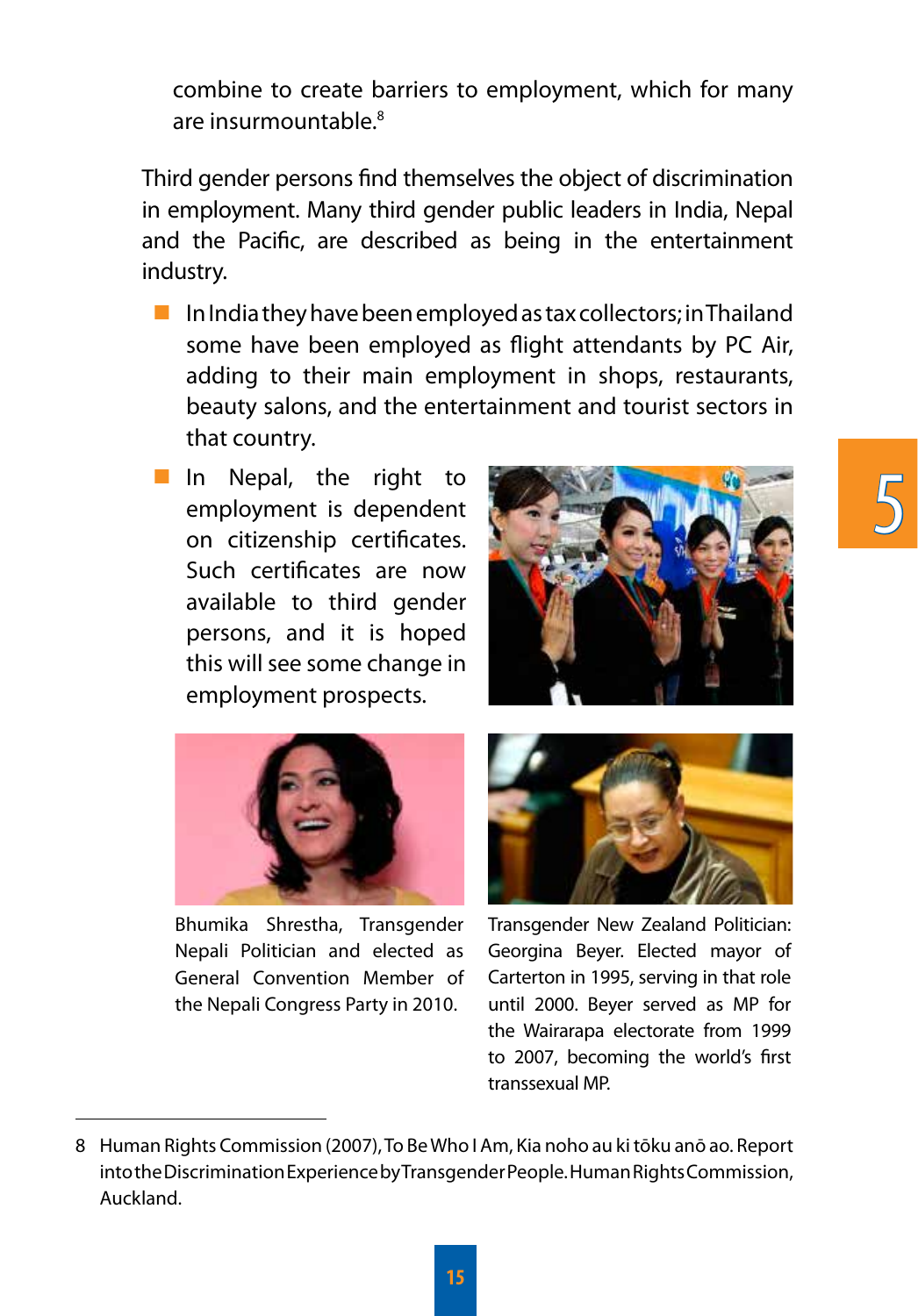- D. Deciding to participate in the labour force.
	- Neoclassical economic theory argues that individuals participate in the labour force if they expect to earn a wage greater than a reservation wage, the minimum wage they are willing to accept. If wages increase, so should labour force participation, as depicted in Module 3.
	- A study of the 1997 East Asian crisis showed that women's labour force participation increased as real wages – the wage adjusted for inflation – fell. Through inflation, lower real wages reduced the purchasing power of household incomes and prompted women to seek employment.<sup>9</sup> Pressures on household income may cause women to increase the amount of time they dedicate to income-earning activities or the number of income-earning activities that they pursue simultaneously.
	- **Nomen disproportionately shouldered the brunt of the** impacts of the global economic and financial crisis that started in 2008 because they were already structurally disempowered and marginalized in the labour market before the crisis. Women were hard hit by the first-round impact in terms of job losses in export-oriented industries; unemployment and underemployment, as well as the knock-on effects on informal employment, were the result. Women were also disproportionately affected by the secondround impacts on intra-households dynamics and coping strategies, as they were mainly responsible for household adjustment and coping strategies. The crisis also revealed that the informal economy's resilience to downturns is a myth, and that women themselves have no safety nets upon which they can rely.<sup>10</sup>

<sup>9</sup> Elson, D. (2006), The Changing Economic and Political Participation of Women: Hybridization, Reversals and Contradictions in the Context of Globalization, GEM-IWG Working Paper 06–8 November 2006.

<sup>10</sup> ILO and ADB, Op. cit.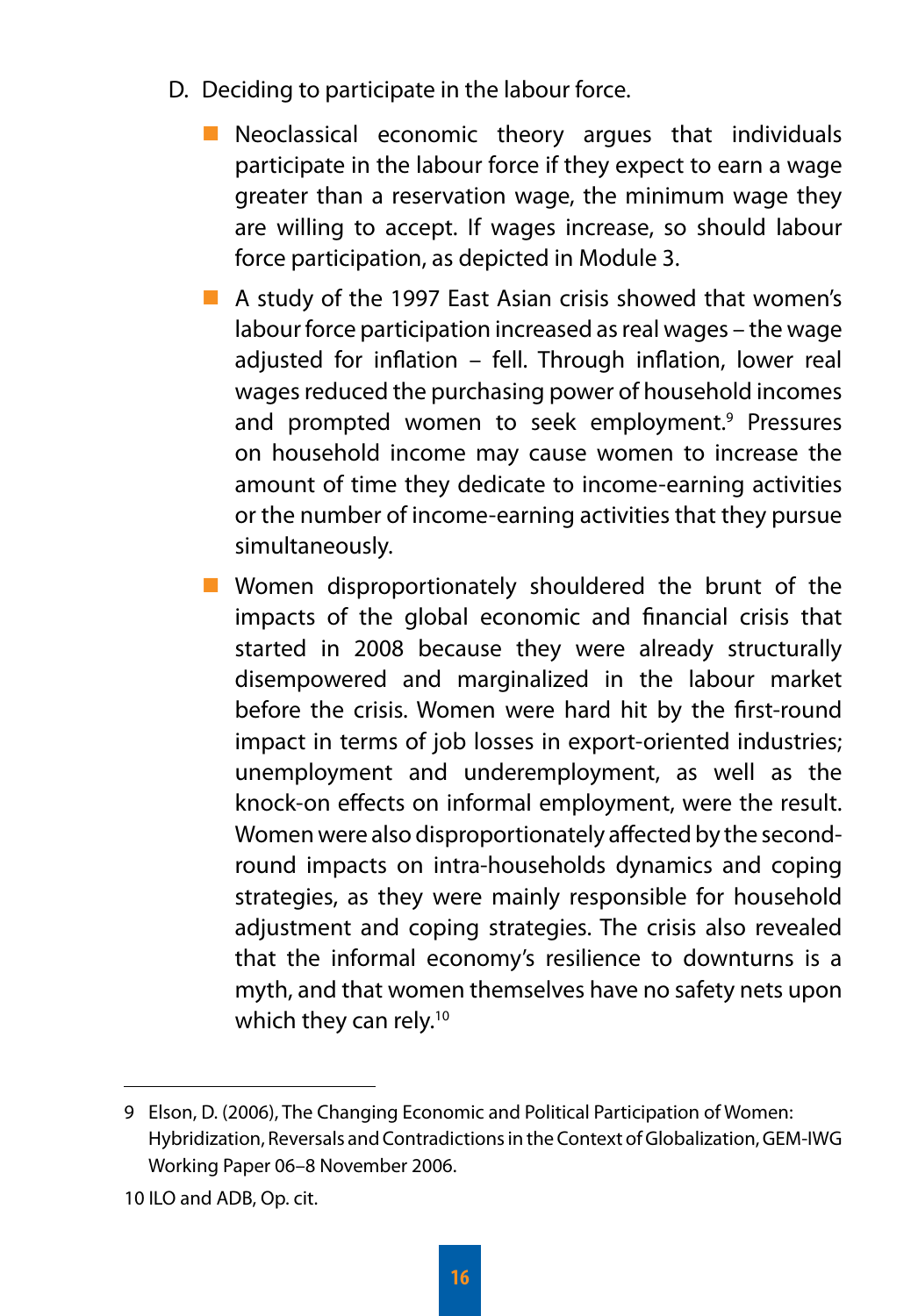- What must be noted, however, is that in East Asia the labour force participation rate for young women is higher than that of young men. This is not found anywhere else. This characteristic is due to East Asia's success at creating opportunities for women in the workforce, but it may also reflect reliance on low-wage female labour in exportoriented industries.11 Young third gender persons are also found in this sector in East Asia.
- In many countries in Asia, women are not in a position to increase their labour force participation even in the context of declining real wages. A large part of the region is still characterized by absolute poverty. The greater proportion of the workforce in all but a few countries is in informal activities, self-employment and vulnerable employment, which is overwhelmingly the case for women workers. The argument that women's labour force participation increases when real wages fall has limited salience when a significant share of employment is not for wages and much employment does not earn an income. Finally, some research has shown that women's labour force participation increases when male unemployment increases at the household level.
- Thus, contrary to economic theory, the relation between women's labour force participation and real wages is not clear in Asia.
- $\blacksquare$  There is no reliable and accurate data yet available on third gender persons' decision on labour force participation.

### B. Education, Skills and Experience

A. Changes in the production line can also affect gendered labour supply. The garment industry in Bangladesh has done very well by exploiting the international wage differential, initially creating

<sup>11</sup> ILO ( 2011), Global employment trends 2011: The challenge of a jobs recovery. ILO, Geneva, P.39.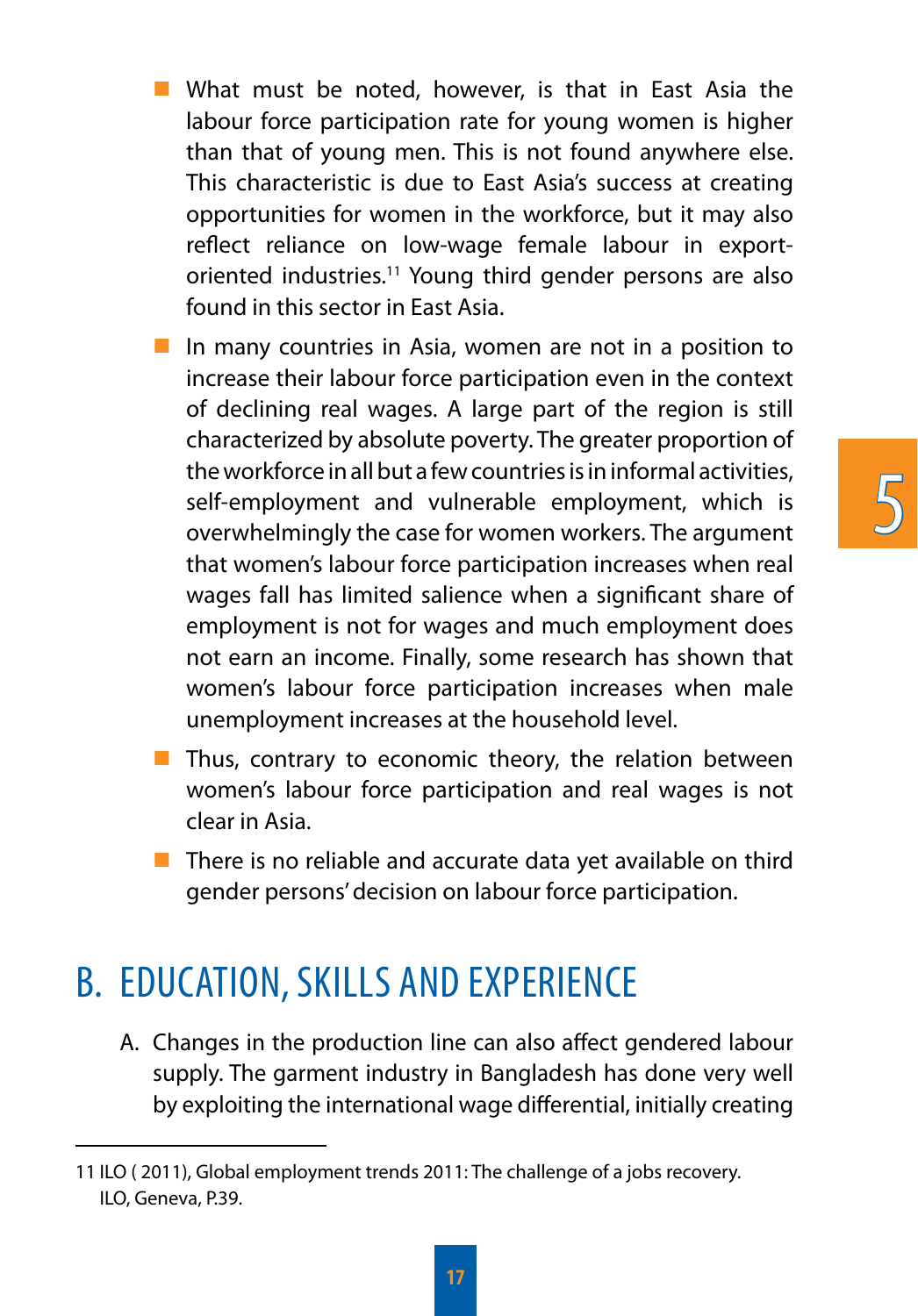many jobs for women. With more technological innovations, it has started favouring male workers.<sup>12</sup> But early during the industry's rise, males working as cutters and packers often were the only full-time employees, while women worked as piece workers.

- B. Labour supply is not only characterized by the number of individuals who are economically active. Education, skills and experience are also important in determining the quality of the labour supply.
- C. There are gender-based differences in education and skills:
	- Gender gaps in the educational opportunities and outcomes available to girls and boys as well as women and men lead to gender-based inequalities in employment opportunities and outcomes. This is especially evident in much of rural South Asia where women more than men are predominantly found in informal work, in part due to their low educational attainment. In 2011 in the Pacific, there were more girls than boys in secondary schooling in Cook Islands, Fiji, Kiribati, Nauru, Palau, Samoa, Tokelau and Tuvalu. It will be interesting to see if this makes any difference in employment patterns.
	- **Exen when girls and boys as well as women and men have** comparable levels of education, across all countries where it has been measured, women still earn significantly less than men. Male and female teenagers in Mongolia are paid similarly, but a gender gap differential becomes sizeable and significant for those over 20.<sup>13</sup>
	- **U** Women's average earnings from paid employment often fall below those of men; that is, there is a gender wage gap. This gap is also apparent between self-employed women and men. The gender wage and earnings gap can be used as an implicit rationale for not investing in women's education and skills

<sup>12</sup> Mottaleb, KA; Sonobe, T, (2011), 'An Inquiry into the Rapid Growth of the Garment Industry in Bangladesh', Economic Development and Cultural Change, 60 (1): 67–89 Oct. 1.

<sup>13</sup> Pastore, Francesco (2010), 'The gender gap in early career in Mongolia', International Journal of manpower, Vol 31:2, pp.188–207.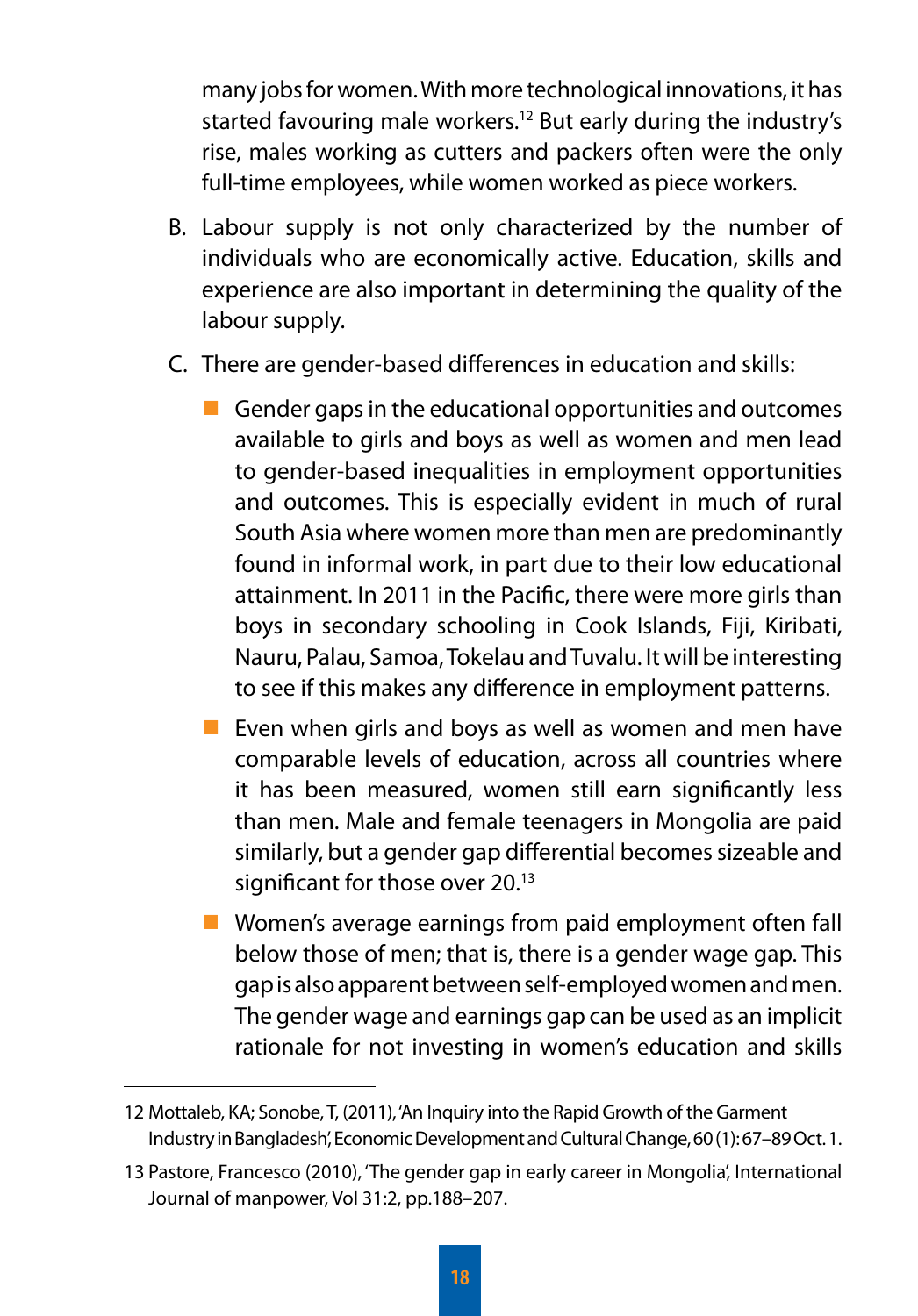development because the returns from such investments are lower than they are for investments in men. This implicit reasoning limits women's earnings and employment choices, reinforcing existing gender inequalities in the labour market.

- $\blacksquare$  Also, if women are expected to work primarily in unpaid work there may be less investment in their education because education is perceived to be unnecessary. Indeed, girls may be pulled out of school to help out in the household. This also limits women's earnings and employment choices, reinforcing existing gender inequalities in the labour market.
- $\blacksquare$  There is very little reliable data available on education, skills and experience for third gender persons. However, early in 2008 the State of Tamil Nadu in India formalized policies for aravani, creating a separate welfare board, issuing ration cards indicating the holders were third sex, providing reservations of seats in colleges and providing surgery and hormonal treatment at government hospitals. The social welfare aspects of the response were parallel to other programs in India for scheduled castes, women and "other backward classes".14

5

- D. There are gender-based differences in experience:
	- Because of the unequal burden of unpaid work, women often leave employment temporarily to care for children, particularly when children are very young, reducing their accumulation of labour market experience. When this is repeated with the birth of additional children, the result can be experiential gender gaps that are a consequence of the distribution of unpaid work.
	- $\blacksquare$  Because of the duties associated with unpaid work, women are less able to work in the evenings and on weekends, or to travel far from their home. This further limits their labour market experience, their earnings and their attractiveness to potential employers, reinforcing experiential gender gaps. This also limits their capacity to be mobile for seasonal harvesting work.

<sup>14</sup> Sanders D.(2009), Third Sex Identities and Transgender Rights in Asia. Mahidol University, Thailand, IASSCS Conference 2009.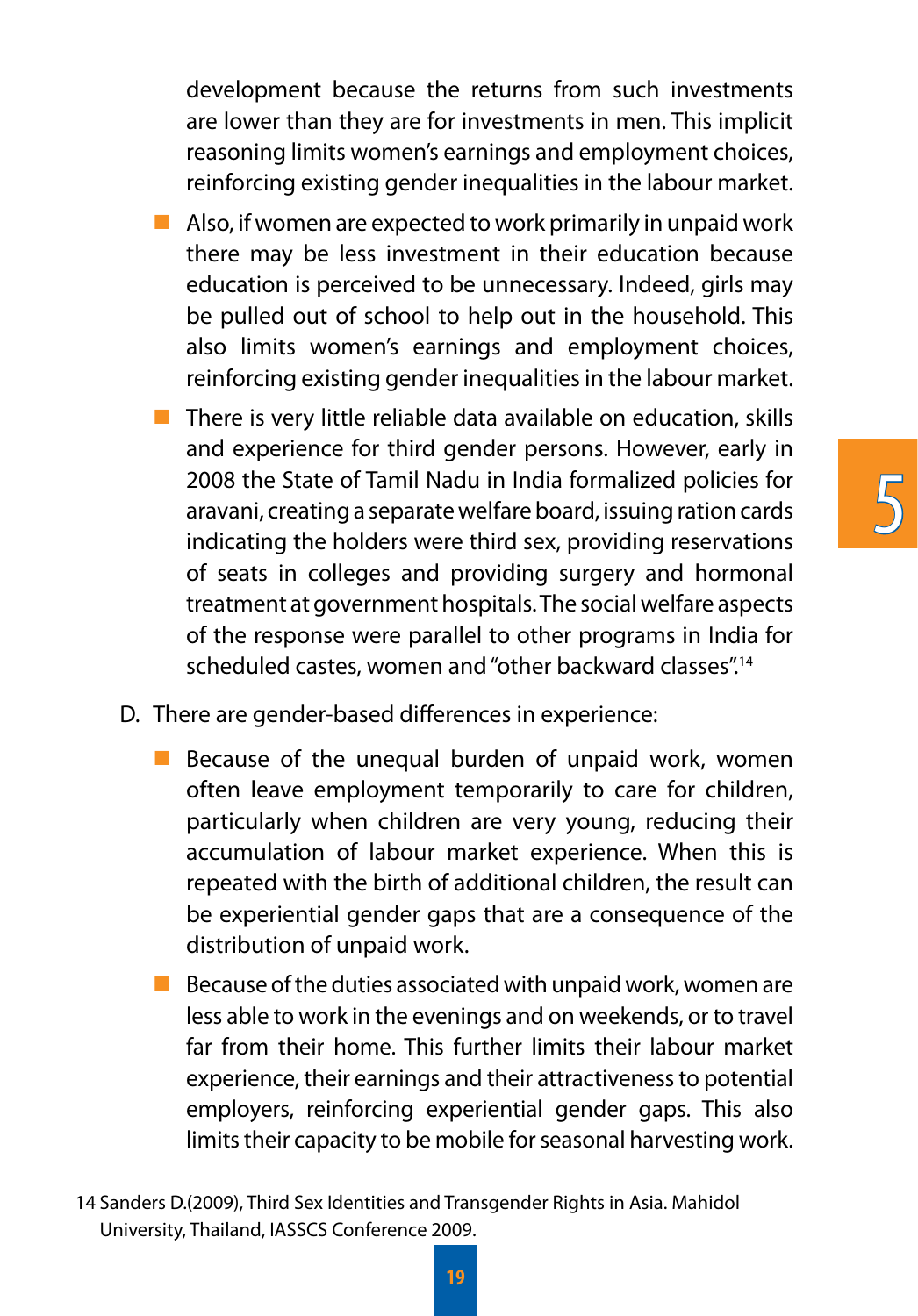- $\blacksquare$  Lower earnings from employment sustain the idea that women should specialize in unpaid work, deepening gender-based differences in labour market experience and buttressing experiential gender gaps.
- **Cumulatively, women's experience in paid employment** is often lower than men's. Depending on the nature of employment, this may lower their earnings from paid employment. It also has important implications for social protection mechanisms (e.g., pension benefits) where such exist, because such mechanisms are often tied to earnings and to the number of years in paid work.

#### **EXERCISE 3**

Objective: to consider the relation between policies, unpaid work and employment.

The withdrawal of or reduction in access to water and sanitation place a higher burden on unpaid labour typically performed by women. Remember that the carriage of water is often productive work. Remember too that 2.5 billion people have no access to clean sanitation, and the majority of these people are in Asia and the Pacific.

The participants should divide themselves into two groups, and take 15–20 minutes to discuss how the privatisation of water (group 1) or the free provision of water (group 2) would impact on inequalities in labour force participation.

Each group should present their conclusions in plenary.

Following the presentations, the unpaid work of the eco system in each scenario should also be discussed in plenary.

Note: if a country-specific case of privatisation of water is available, it can be used as a basis for the small group/plenary discussion.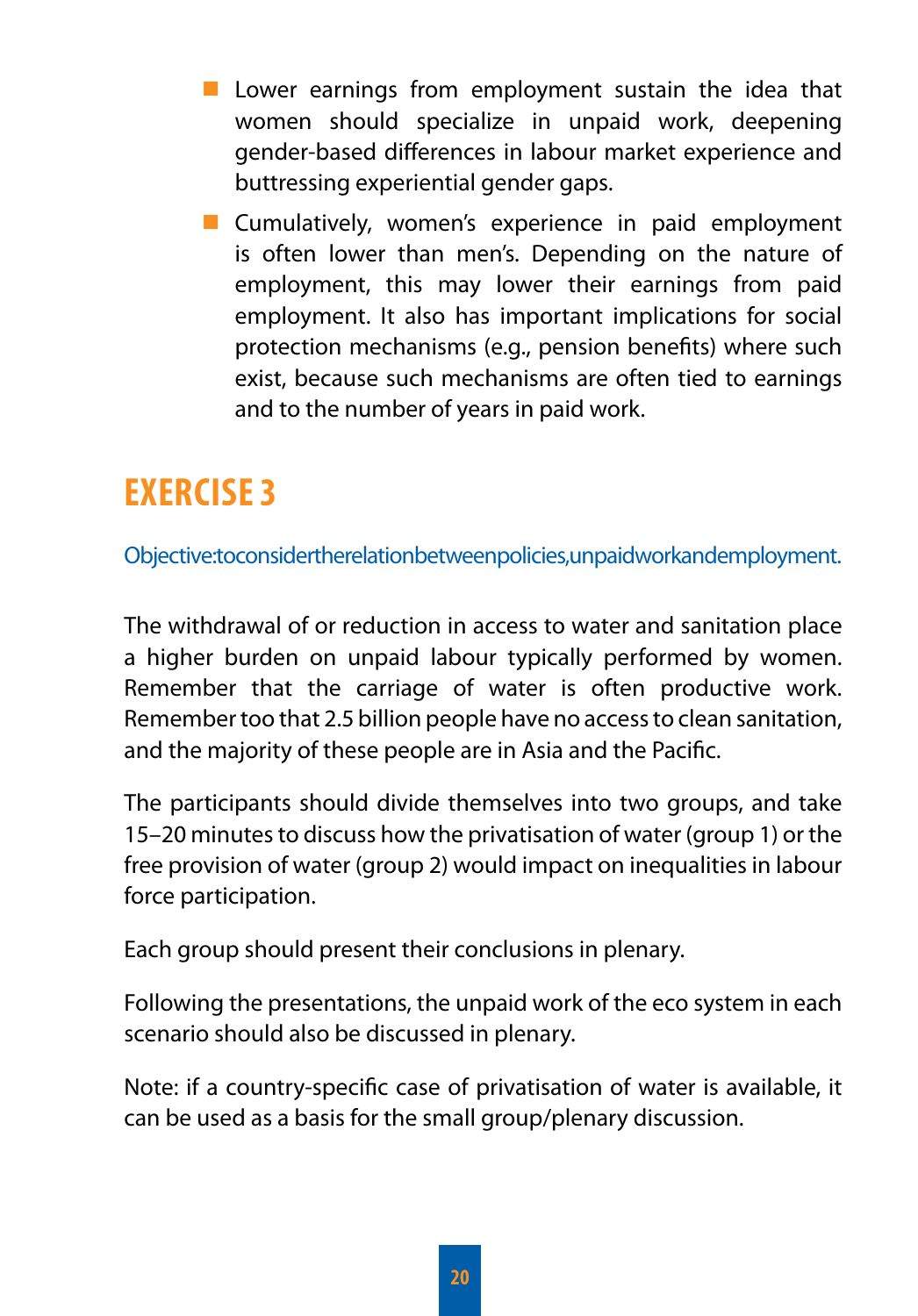# III. THE STRUCTURE OF EMPLOYMENT IN ASIA AND THE PACIFIC

Objective: to facilitate participants' understanding of the diversity of the region's employment structure.

The structure of employment is the distribution of employment across different activities, sectors and arrangements that currently exists in any given country. The structure of employment will be very different, for women and third gender persons compared to men, because of gendered biases in the allocation of unpaid work, and the implications that such an allocation has for the taking up of employment opportunities, and because of a vast range of discriminatory and cultural practices. Knowledge of the existing structure of unpaid work and its relation to employment is one of the essential elements when devising any employment policy.

### A. Agricultural Employment

- A. In most countries in Asia, agricultural employment accounts for the majority of all employment. Non-agricultural employment, while widespread, is not as important, particularly for the poor.
- B. Women's employment in agriculture varies across countries, but it is common to find that women disproportionately work as unpaid contributing workers on family farms and plots and as own-account smallholder producers. It is also common in agriculture, as well as in family businesses, for the woman to be named in surveys as the unpaid family worker, while the husband, doing more or less the same work, is named as the own-account or self-employed worker. This happens even when the husband is working overseas or in the city and returns rarely.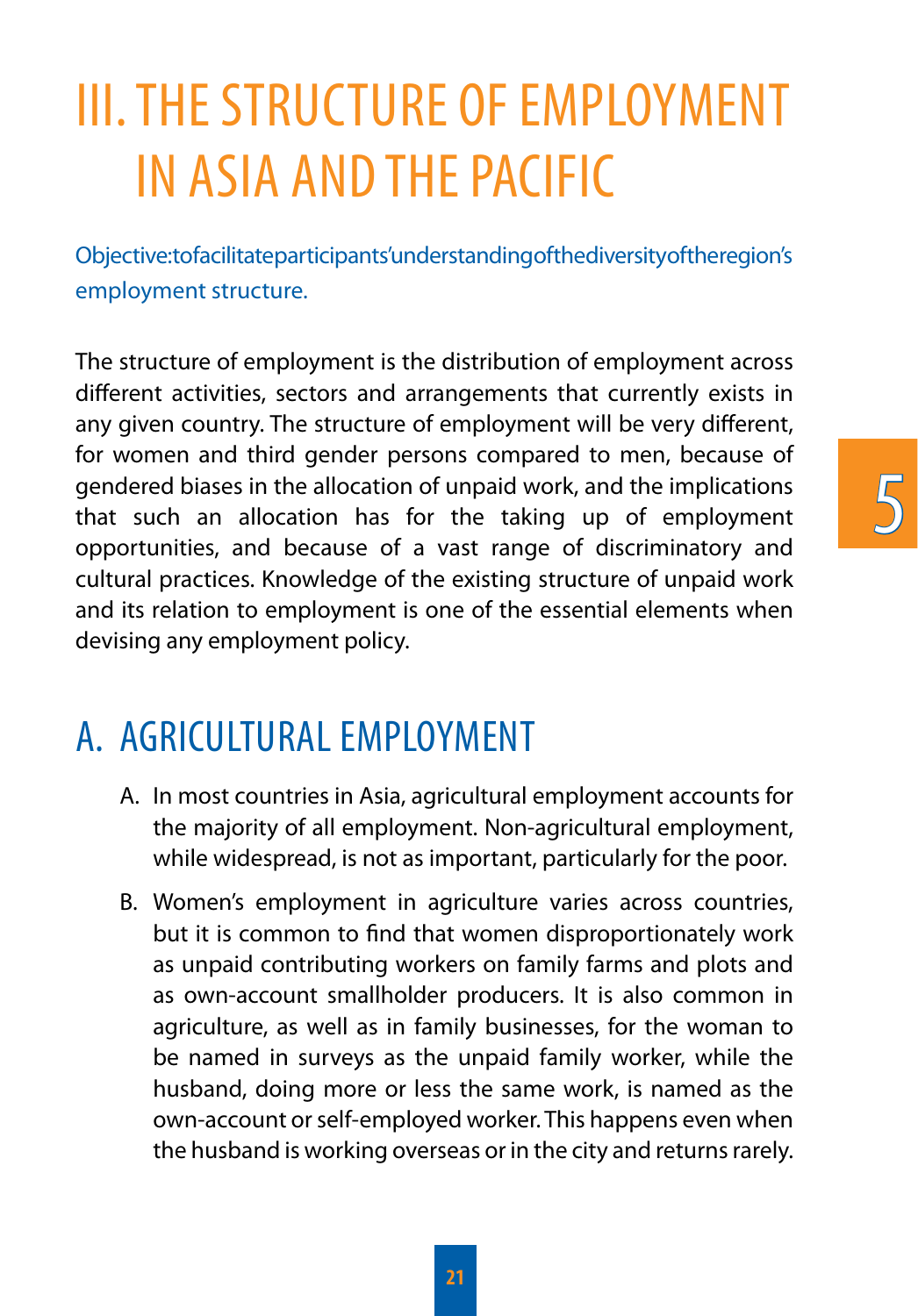- C. Earnings tend to be lowest and poverty risks highest in agricultural activities. This is more pronounced for women compared to men working in agriculture.
- D. Many countries of the Pacific have customary land titles and communal land that is worked by extended families. In Melanesian countries in particular, women farm substantial gardens of their own, with little equipment and no help. They are not counted as 'employed' because of the in-built discrimination in the System of National Accounts, which tends to treat women's 'gardens' as unpaid work rather than agricultural production. This happens in a context where the 'primary producer' is the woman, and where the 'head of the household' is not 'economically active'. Throughout Asia and the Pacific, census structures were inherited from the colonial period, or from multilateral programmes, and these structures have often not been changed at all to accommodate changes in the production boundary in the SNA.
- E. Employment policy issues:
	- If agricultural employment accounts for the majority of all employment, then access to land is a key issue for employment. But land tenure arrangements differ widely across Asia and the Pacific and it is not possible to generalize. Land tenure arrangements are governed by different legal systems, which in some parts of Asia and the Pacific have been directly influenced by the legal systems of former colonial powers, while in other parts of the region land arrangements are a legacy of social revolutions. In both instances, though, gender inequalities usually are more pronounced when women have no rights or lesser rights to private, public or customary land, or more insecure tenure arrangements over such types of land compared to men. If women do not have rights over land, they may not be able to determine which crops to grow or receive all the earnings from the crops they do grow.
	- $\blacksquare$  In Samoa, leadership and control of the mostly communal land is vested in the matai (a chiefly title). There are only some families/communities which have determined on such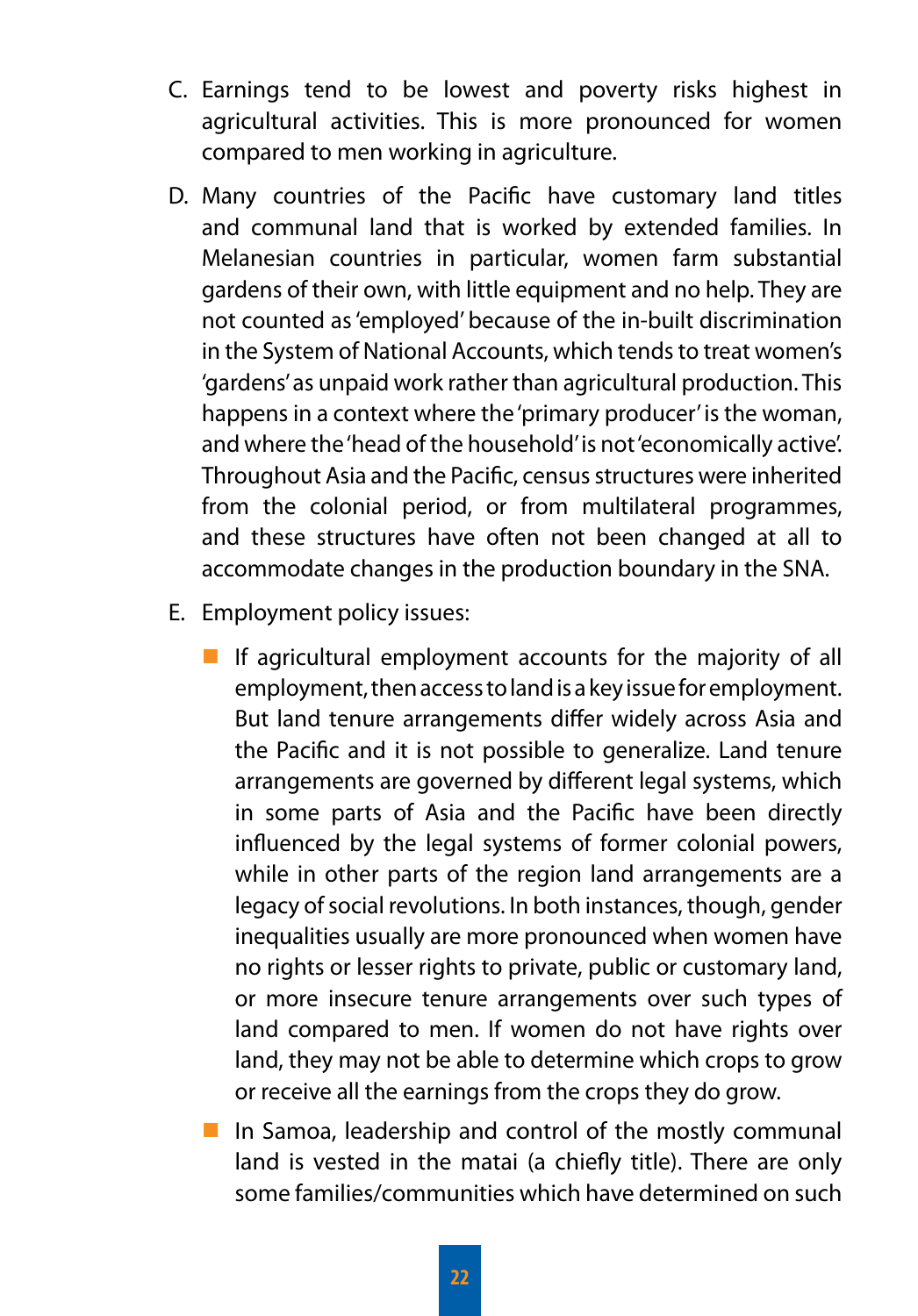a title for women. Where the family wishes to bestow a title on fa'afafine, they simply argue that 'he is and always has been a man', and in some communities, fa'afafine have more likelihood of a title than women.

- $\blacksquare$  However, in Tonga, fakaleiti (faka means 'like a lady' in Tongan) will be left out of land inheritance. The deep connection with the land goes hand in hand with the importance of the continuity of life: if there is no procreation, there is no continuation of the family. If the eldest son is fakaleiti, then the land will go to the next son if he has children. It is not unusual for fakaleiti to have a relationship in order to father children.
- $\blacksquare$  Access to non-land inputs is mediated by gendered relations and affects the earnings from agricultural employment by facilitating gender-based agricultural productivity differences on the land that is operated; the same is true of financial services, as discussed in Module 11 on Gender and Finance.
- $\blacksquare$  The types of crops produced are also important determinants of the earnings from agricultural employment. In many cases women specialize in crops with different returns in incomeearning potential than men. Women value food security as more important than mono cropping cash returns. Women may use the crops that they produce as an input in the household consumption for which they are principally responsible.
- It should not be assumed that earnings from agricultural employment are pooled within households. In some parts of Asia and the Pacific, evidence suggests that when women and men in a household in agricultural employment farm different crops they often have separate earnings that are not fully, and at times not even partially, pooled.
- $\blacksquare$  In many countries, labour migration out of the farm economy is an important issue as men leave the rural family home to seek non-agricultural employment elsewhere. In some cases this has resulted in a feminization of agriculture, as the prevalence of female labour in agricultural employment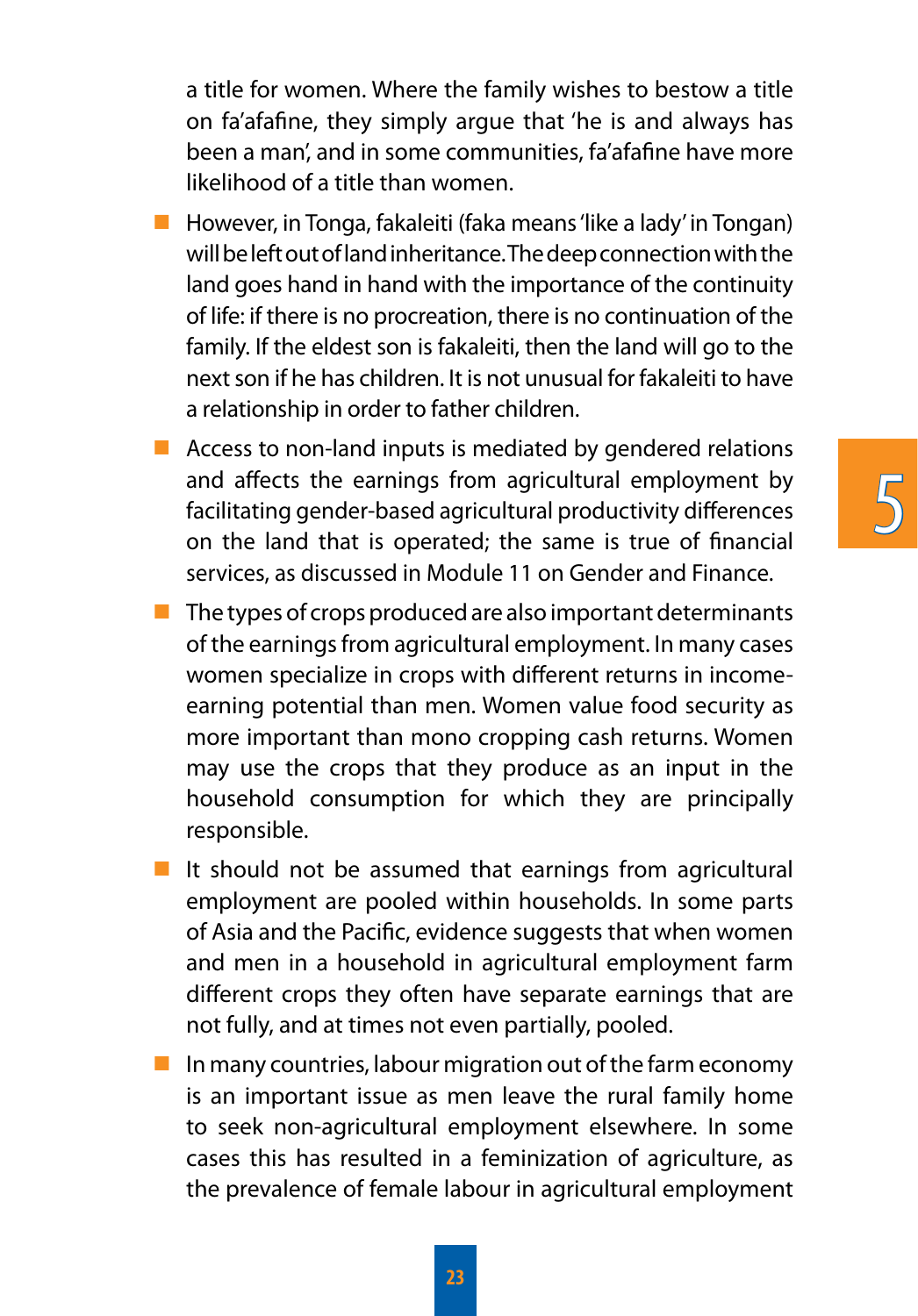increases. However, in a number of countries female migration out of the countryside has also increased. When both females and males migrate out of the countryside, for example in Vietnam or China, the result may be that the unpaid work that remains – principally, caring for children – becomes assigned to other females in the household, either grandmothers or the eldest girl child.

- A study of social context of stigma among Metis in Nepal found that stigma from families led to rural-urban migration, but this exposed Metis to discrimination from law enforcement and employers. The study found there is a need for employment outreach to Metis in rural areas and those who migrate to urban areas.<sup>15</sup>
- **Among rural livelihoods in Asia and the Pacific, households** increasingly construct an income from an assortment of employment activities: farming, earned income and petty trading, to name but three. In this regard, the importance of earned income tends to be underestimated, in large part because it is within the informal economy (which is discussed below) and such waged labour has significant gender dimensions. Gender dynamics have a strong bearing on the employment options and earning opportunities available to individuals in rural households seeking to construct a livelihood from a diversity of rural farming and non-farming activities. As above, women's responsibilities for unpaid work will limit the employment options available to them.
- F. Employment policy priorities:
	- Should the goal be to raise earnings and productivity in agriculture, including lowering women's risk, by strengthening women's control over land and tenure rights? Or should the goal be to move people – including women – out of agriculture into employment with better terms and

<sup>15</sup> Wilson E., Pant S B., Comfort M.( 2011), 'Stigma and HIV risk among Metis in Nepal', Culture, Health and Sexuality, Vol 23:3, pp. 253–266.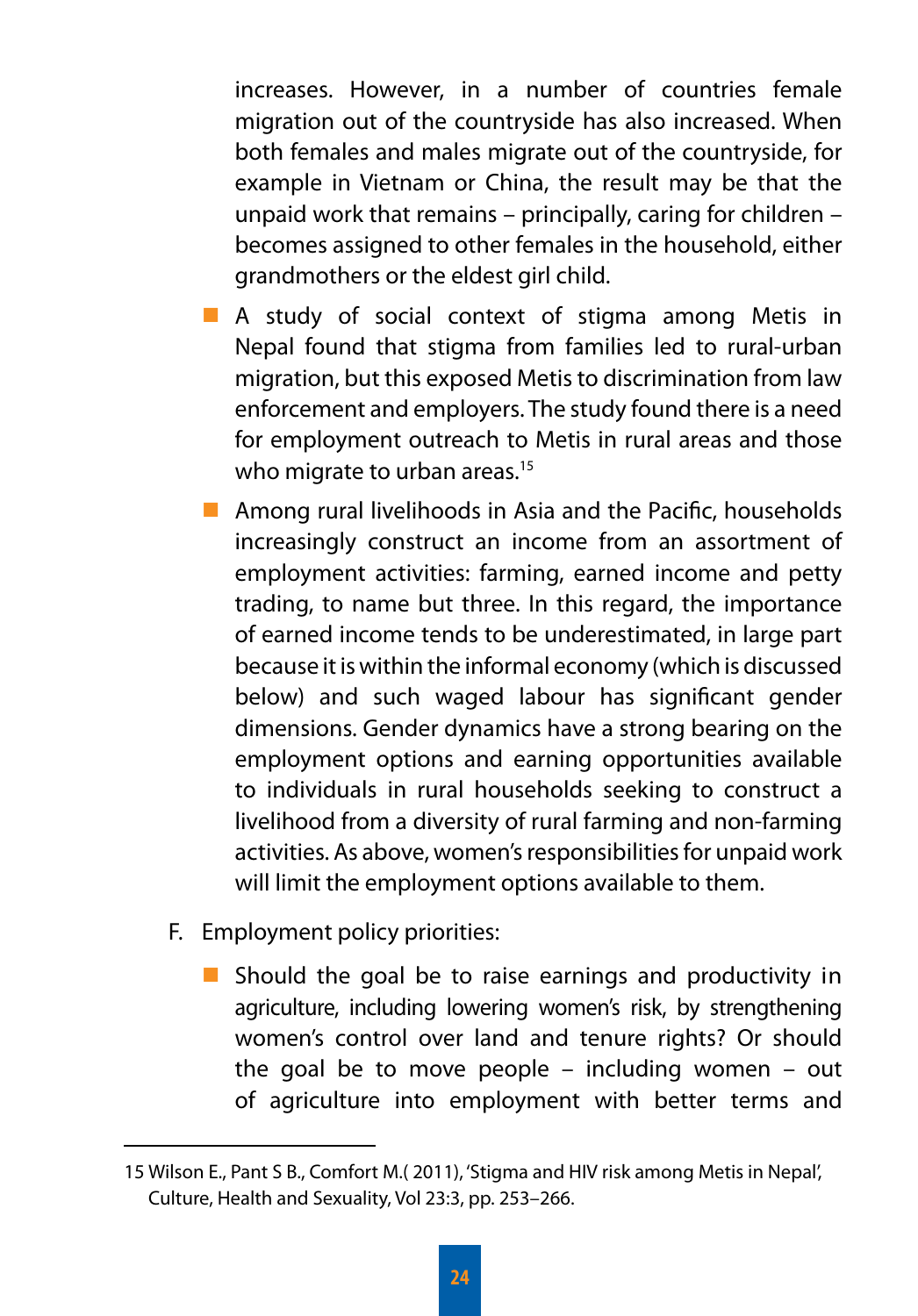5

conditions, which in turn requires policies to improve nonagricultural employment opportunities? Are there possible paid employment alternatives?

- In either instance, policies that seek to alter the terms and conditions of female agricultural employment must be predicated upon recognizing the linkages that exist between the requirement to undertake unpaid work and the ability to undertake employment. Public policies that ignore the unpaid work that women provide are likely to have only a limited effect on female earnings. But public policies that reduce unpaid work, or redistribute it, will increase the ability of women to undertake employment that increases earnings and household livelihood security. Care must be taken that such shifts do not cause food insecurity, or diets that are causes of non communicable diseases (NCDs), as has been the result with diabetes in the Pacific.
- $\blacksquare$  Public policies that reduce or redistribute unpaid work can be broadly divided into:
	- Economic policies: infrastructural investment in particular, for example, footpaths, footbridges, or "flying foxes". These key features that assist people – especially women – in their unpaid work activities, do not register with the main agencies funding 'infrastructure' projects, which are focused on roads, bridges and other infrastructure that is expected to increase exports. It is time women's infrastructure needs were given serious attention.
	- Social policies: social and human capital investment in particular, e.g. communal child care facilities.
- **Public policies that reduce unpaid work and increase** female earning opportunities are likely to beneficially affect economic growth, described in more detail in Module 7, but only if they are accompanied by legal, cultural and social changes to decrease discriminatory practices.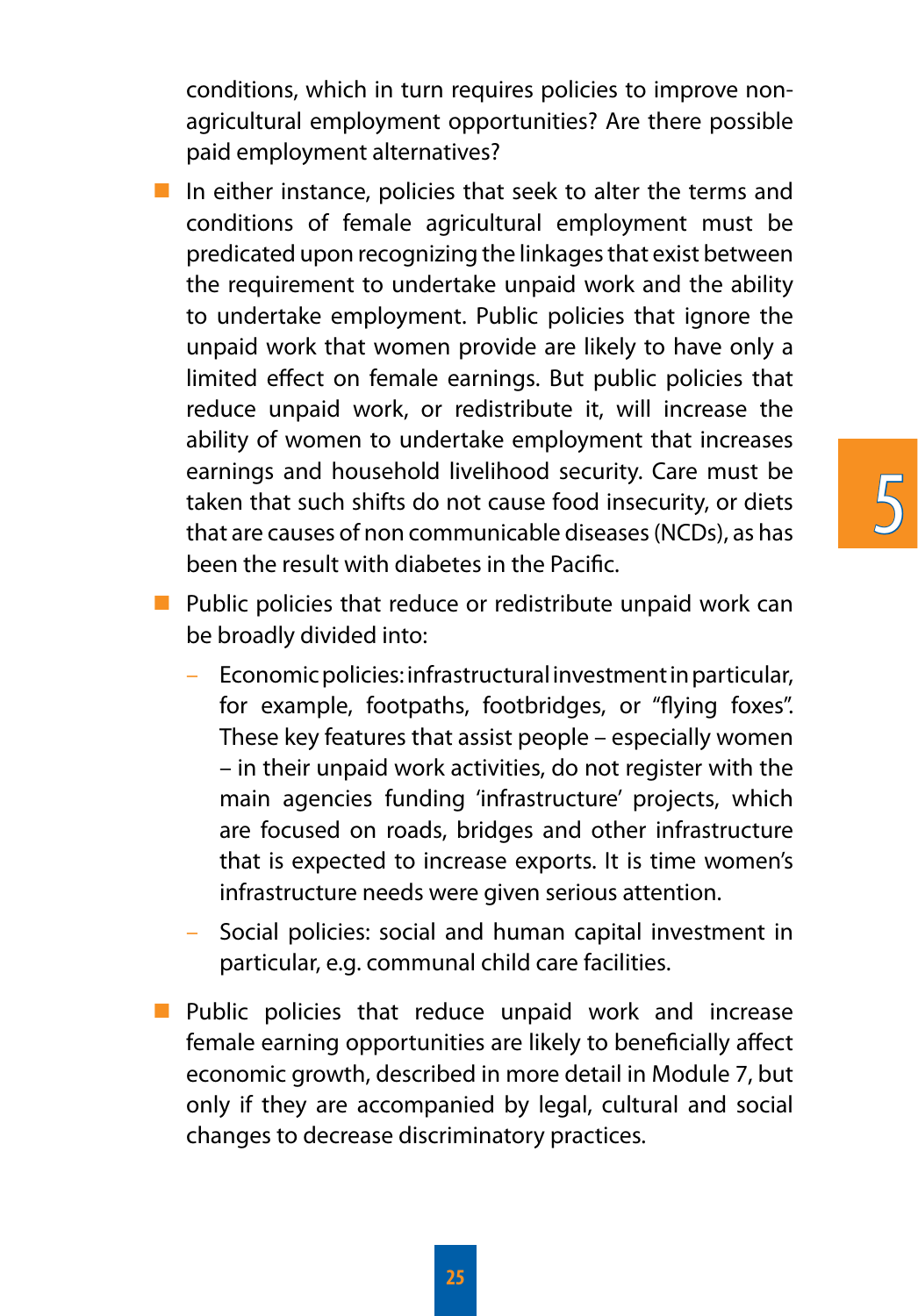### B. FORMAL AND INFORMAL FMPLOYMENT

- A. Formal employment is employment that is governed by government regulations, laws, and/or formal social protection such as paid leave, employment insurance and pensions. It takes place within the framework of corporate private and public sector establishments codified in law.
- B. Informal employment is employment not governed by government regulations, laws, or formal social protection such as pensions and paid leave. Informal workers are often excluded from participating in a variety of formal economic institutions (e.g. financial institutions) because of the informality of their earnings. Also, the sources of the earnings of informal workers are often not obvious; employers may deliberately hide them to bypass government regulations. In addition, many employees hide income from informal employment in order to avoid paying tax, where such tax structures are present.<sup>16</sup>
- C. Domestic workers are often included as informal employees, regardless of any social and legal protection that may exist. Increasingly, countries are developing legislation to cover domestic workers. In some contexts it is possible to speak of formal domestic workers and informal domestic workers.
- D. In principle, informal employment falls within the domain of the SNA, but the scale and scope of informal employment and unpaid work may not be adequately recognized in economic and social policy-making, in part because of a lack of adequate data.
- E. The International Conference of Labour Statisticians (ICLS) has issued recommendations on the formal statistical definition of informal employment and the informal sector. These terms are often used interchangeably, but they are not the same.

<sup>16</sup> While observations and media tend to suggest high rates of third gender persons employed in informal sector, there is no reliable data as yet. Current ILO research (see earlier footnote) may provide some early data to add to these observations.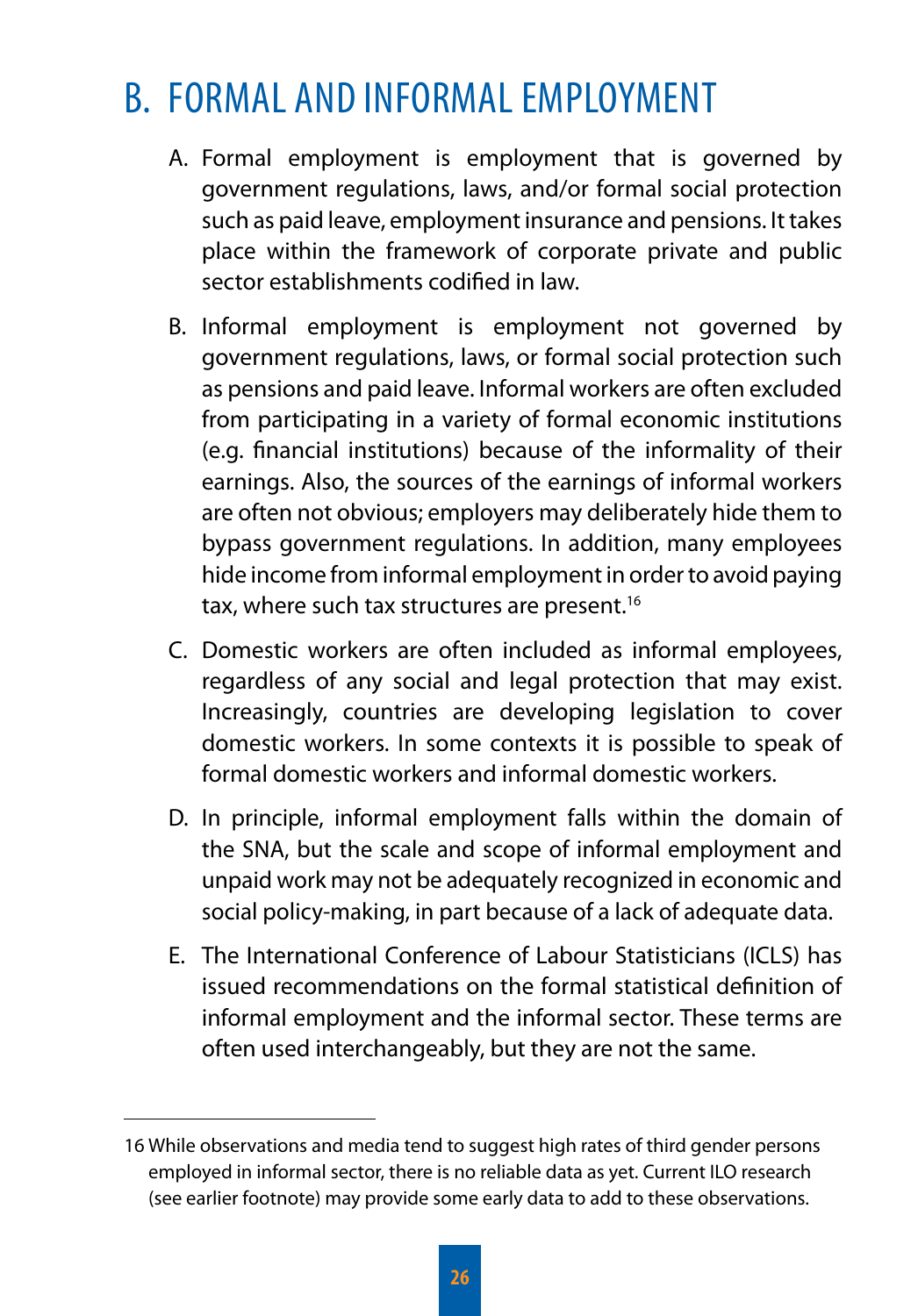- The informal sector is an enterprise-based concept. An enterprise is considered to be part of the informal sector if that enterprise is not formally incorporated as a legal form of organization, does not maintain separate finances from those of the household, and is not registered. In practice, complete information is not available to define informal enterprises. Often the size criterion or registration status is used as a short cut for measurement purposes. Marketing of produce from home gardens that is in excess of domestic needs is a global informal sector.
- Informal employment is a jobs-based concept that uses a different definition for the self-employed and wage employees. Self-employed individuals are considered to be informal if their enterprise is informal using the above definition of the informal sector. Wage employees are considered to be informal if they lack a core set of social or legal protections; the exact types of social and legal protections vary from country to country. Typical indicators of social protection that are absent in informal employment include employer contributions to social security funds, the existence of a pension linked directly to the job, the existence of an enforceable written contract and access to paid leave. As a consequence, informal employment for waged employees is casual, irregular, unpredictable and unstable. Countries have fewer statistics on informal employment than they have on the informal sector.

5

F. In Asian manufacturing for many years women were employed as a non-permanent workforce, while men were permanently employed. This made it possible to avoid paying women holiday pay, sick leave, pension fund contributions, insurance costs, and other benefits. Obviously, this made manufacturing costs very competitive and attractive for transnational companies, encouraging them to move manufacturing sites to Asia (even though labour costs at times constituted a relatively small percentage of total production costs). These patterns of effective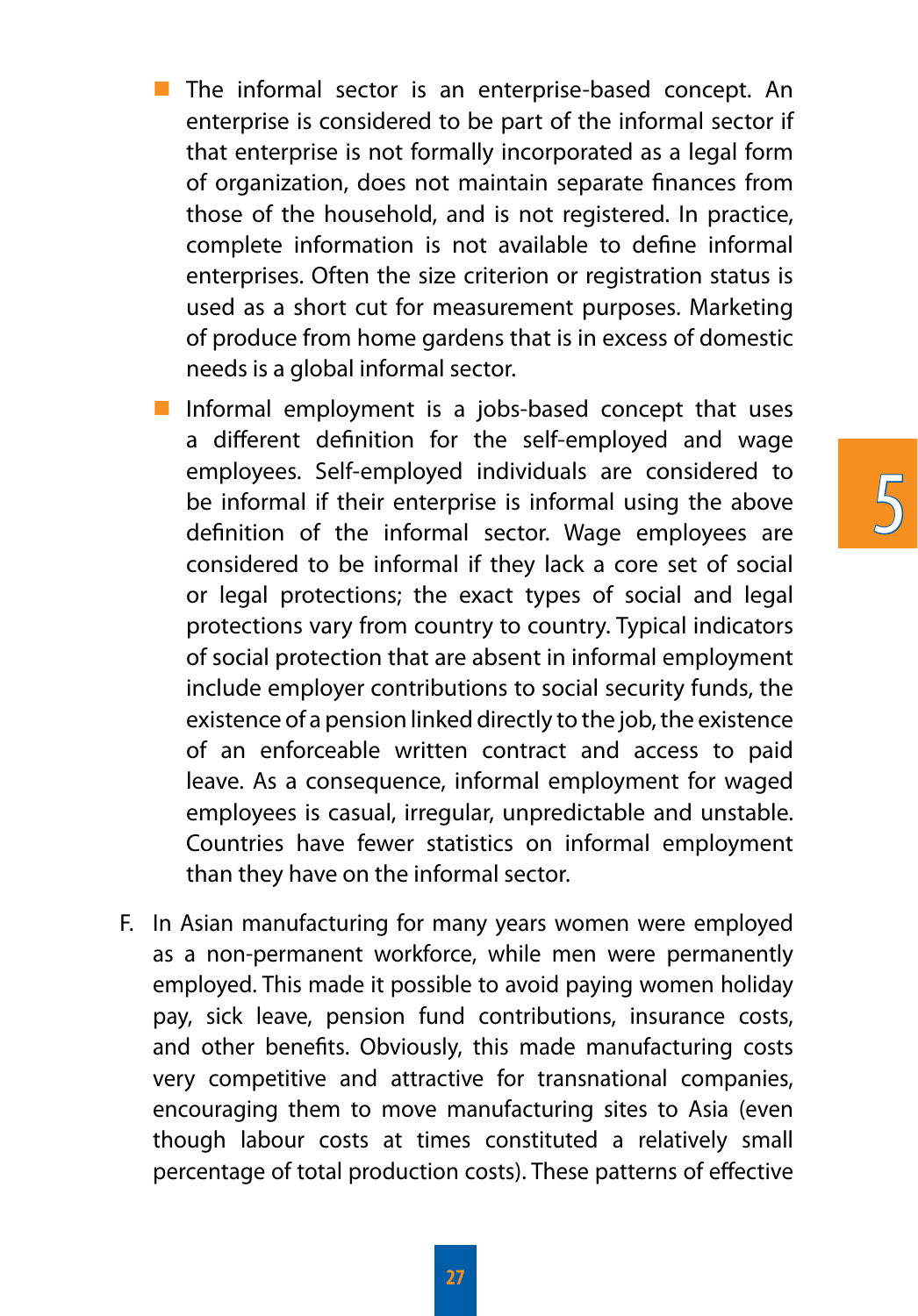informality for a full time paid work week became very entrenched, and pay scales and terms and conditions of employment still reflect this discrimination. There are indications that young third gender persons are employed in transnational companies, particularly in textile work, in the same conditions as women.

- G. With formal waged and salaried employment often constituting around one-third of total employment according to the ILO and Asian Development Bank (ADB), informal employment is more common in Asia and the Pacific than formal employment.
- H. Informal employment in Asia and the Pacific varies from country to country. Some broad generalizations in Asia and the Pacific are that:
	- **Applying the above definitions, the vast majority of** agricultural employment in Asia and the Pacific can be considered to be informal. However, most measures of the informal sector exclude agriculture or even rural areas.
	- Informal non-agricultural employment is often the most important form of private non-agricultural employment in Asia and the Pacific. The relative importance of informal selfand wage employment also varies from country to country. The ILO and ADB suggest that, on average, employment as an informal non-agricultural own-account worker accounts for a third of women's employment. There is no data available on third gender informal agricultural activities.
	- In general, earnings are highest in formal employment, but earnings in informal non-agricultural employment tend to be higher than earnings in agriculture. This can justify movement out of agriculture and into informal non-agricultural employment. But exceptions to this general pattern exist. It is not uncommon to find that informal employers who hire others earn more than formal wage employees. However, a still relatively small proportion of women and men work as informal employers. Moreover, illegal activities count in the SNA, meaning that the sex trade, the illegal drugs trade, the illegal arms trade, fraud, and blackmail in many forms all count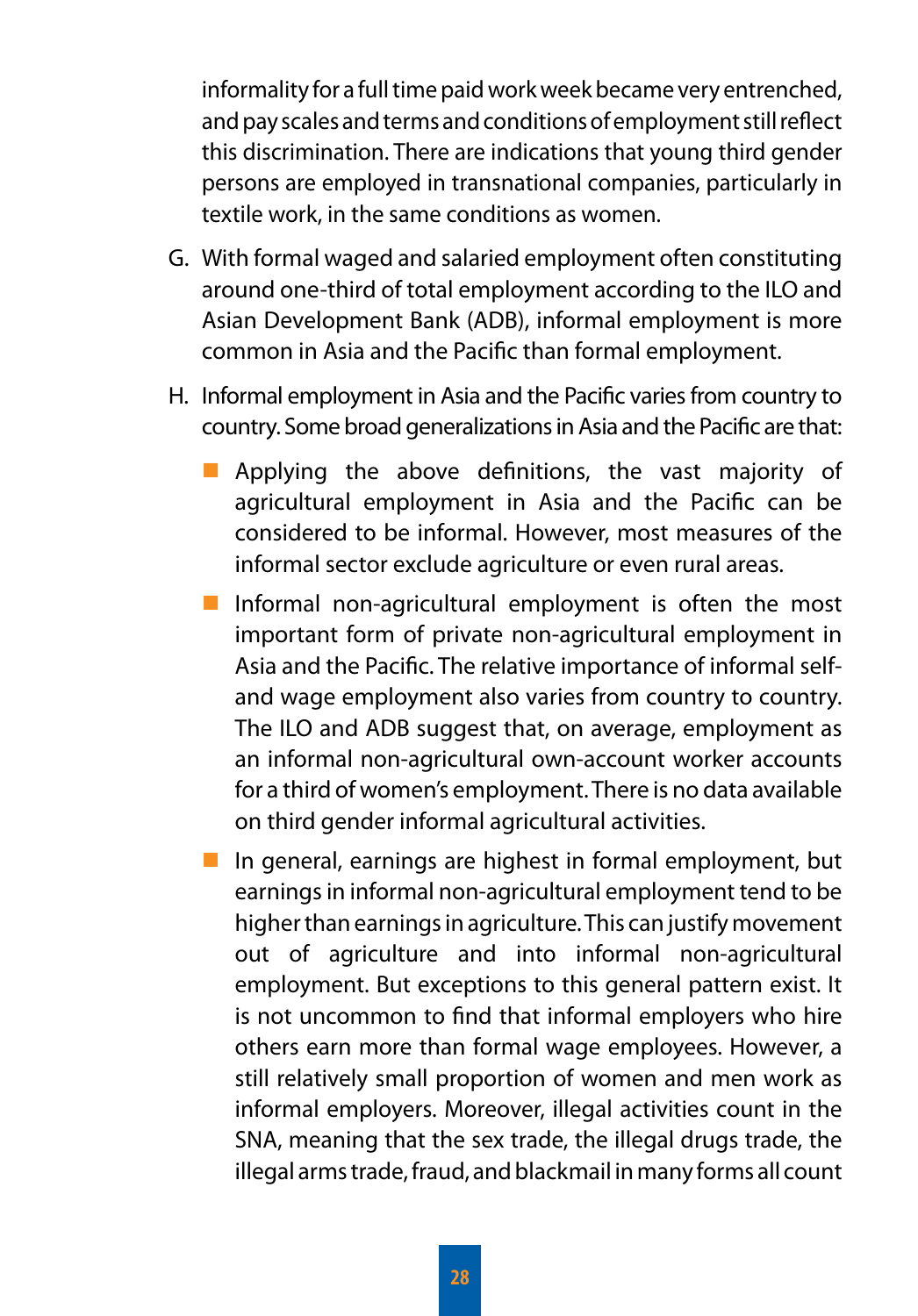as SNA activity. Some women and third gender persons earn significant amounts in such industries, while other women, third gender persons, boys and girls can be enslaved in them. Most informally self-employed women work as own-account workers and contributing family workers.

- Services often account for a large share of informal nonagricultural employment, including work in street trade, other forms of trade, personal services (e.g., hair salons), repair shops, waste collection and informal transportation. Informal construction work is also common.
- I. Policy issues with regard to informal employment:
	- Informal employment is often not included systematically in national employment policy formulation, despite accounting for the majority of employment in many countries in Asia and the Pacific. Indeed, sometimes policy is openly hostile to informal workers. For example, efforts to clear cities of informal workers such as street traders explicitly undermine the livelihood of the informal workforce, which may be subject to strong gendered dynamics. There is an overarching need to bring informal employment issues into the policy sphere.

5

- Women in informal employment continue to undertake this type of work because of its flexibility: It allows combining employment with their range of unpaid work.
- $\blacksquare$  However, by definition, labour laws do not cover informal workers or are not enforced. As a result, informal female, male and third gender workers often do not have access to employment-related national social protection systems, rendering them more insecure.
- $\blacksquare$  Policies to bring informal employment into the policy arena and formalize informal employment should seek to reduce or redistribute the amount of unpaid work that women must carry out, which can push them into informal employment. For women, informal employment policies must be tightly aligned with unpaid work policies if the former are to be successful.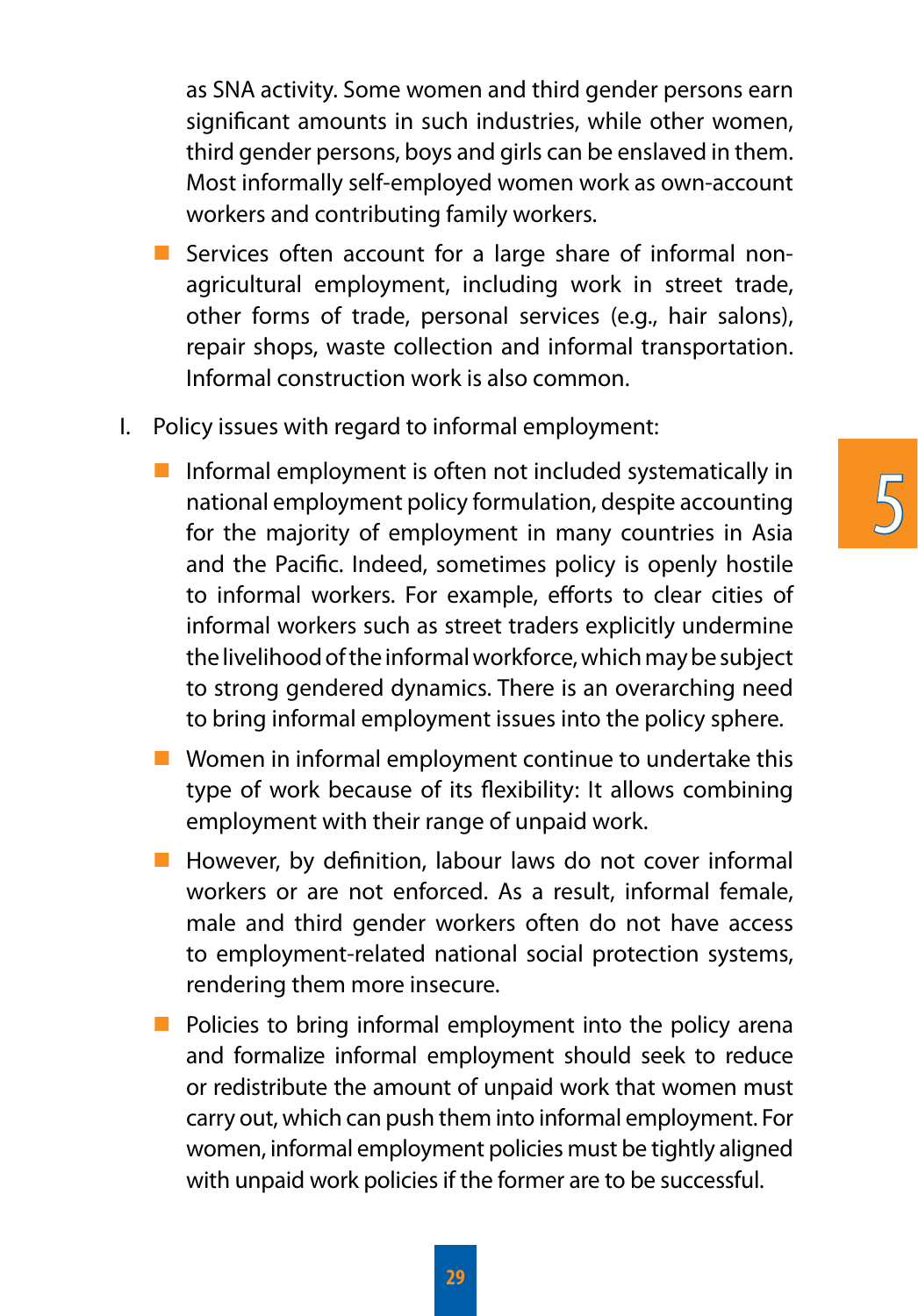$\blacksquare$  The extent of informal employment may be a function of the extent of formal employment, in the sense that informal employment produces low-cost goods and services that act as inputs for enterprises that generate formal employment. In this sense, the formal-informal division should not be seen as a strict duality. Gender-based earnings differentials could be an important factor in sustaining informal employment by providing more cost-competitive goods and services for use by formal employers. In this way, gender dynamics affect the relation between informal employment and formal employment.

### C. Employment Status

- A. Self-employment:
	- In many countries in Asia and the Pacific, forms of selfemployment are much more common than wage employment. Self-employment includes own-account workers, employers and unpaid workers on family enterprises. Informal self-employment is particularly common.
	- By definition, labour laws often do not cover informal selfemployment, but are restricted to formal wage employment.
	- Wage employment accounts for a smaller share of women's employment than self-employment.<sup>17</sup> Self-employment is more important for women because
		- Unpaid work limits access to wage employment.
		- Wage labour markets are strongly influenced by discriminatory gender practices.
	- Self-employment often gives women much more scope to combine unpaid work with paid employment activities.

<sup>17</sup> ILO and ADB, Op. cit.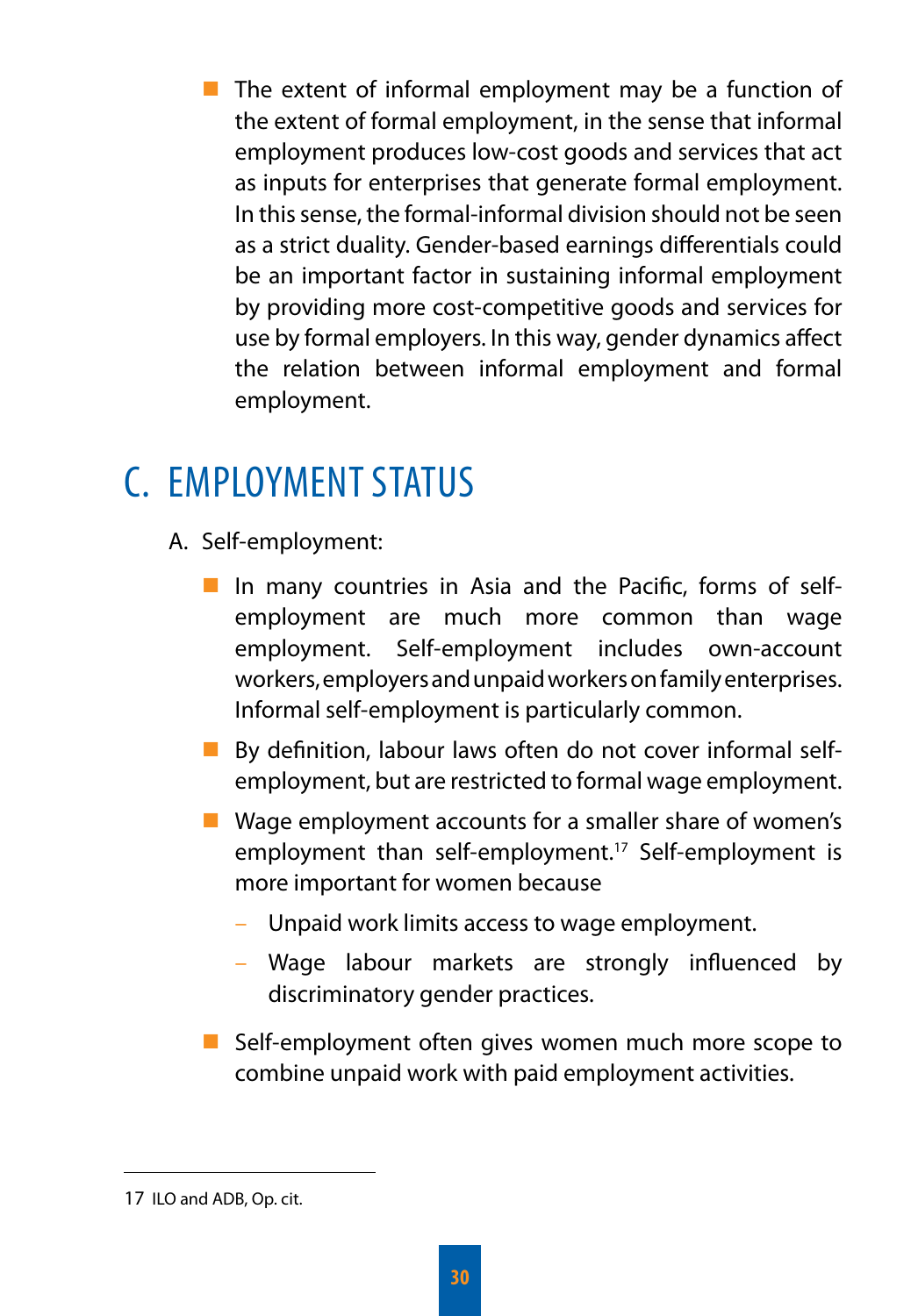- **Policy discussions often assume the presence of a wage** employment arrangement (e.g., minimum wage policies or calls for labour market flexibility). Such policy discussions exclude self-employment and its gender dynamics.
- B. Wage employment:
	- In Asia and the Pacific, wage employment accounts for a larger share of men's employment than women's. Wage employment may be more accessible to men because they typically spend less time in unpaid work.
	- **However, in some countries women's wage employment** in informal activities in the countryside, when combined with other rural earning activities both on and off the farm, is crucial in maintaining the livelihoods of household members. Employment options and choices may reflect the need to perform unpaid work before wage employment is undertaken.
	- $\blacksquare$  There is typically a strong correlation between short-term, seasonal and casual employment, and informal wage employment.
	- $\blacksquare$  Policy discussions that assume the presence of a wage employment arrangement fail to accommodate the relation between unpaid work and the gender dynamics of wage employment. This may explain the failure of wage employment policy in parts of Asia and the Pacific, including those places where rural informal wage employment is an important component of household livelihoods.
	- $\blacksquare$  There is no reliable data yet available on the wage employment of third gender persons.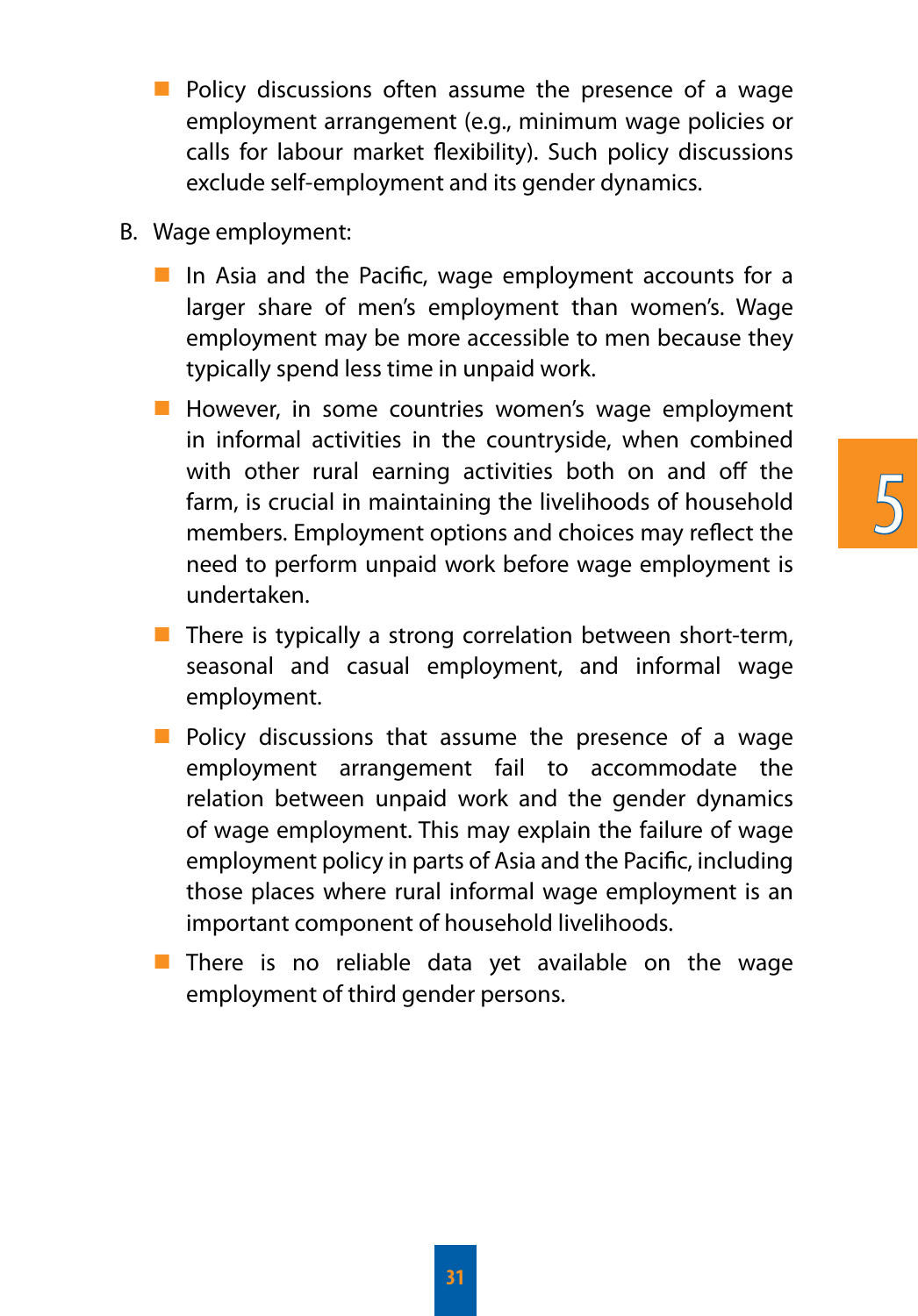# IV. WOMEN AND EMPLOYMENT IN ASIA AND THE PACIFIC

Objective: to enable participants to gain a deeper understanding of specific issues facing women's employment in Asia and the Pacific.

### A. Labour Force Segmentation

Use Exercise 1 as a reference.

- A. As mentioned above, women tend to be concentrated in employment with low and volatile earnings, high risks of poverty, and limited social protection.
- B. Mobility from one type of employment to another may be more limited for many women because of:
	- Discriminatory legal, social, cultural and religious norms and institutions.
	- Responsibilities for unpaid work.
	- $\blacksquare$  Household dynamics and unequal power relationships and restrictions on women's movements.
	- Gender inequalities in terms of education, training, skills and experience (although in an increasing number of countries, particularly in East Asia and parts of Polynesia, women are becoming more formally educated than men when they are able to obtain an education at all).
	- A lack of assets, including limited access to finance.
	- $\blacksquare$  The limited transferability of skills from one sector to another.
- C. While improving employment outcomes for women requires policy that removes the barriers to labour mobility, a prerequisite is the above mentioned reduction or redistribution of unpaid work. Policies that reduce or redistribute unpaid work and increase paid employment can be strongly complementary, in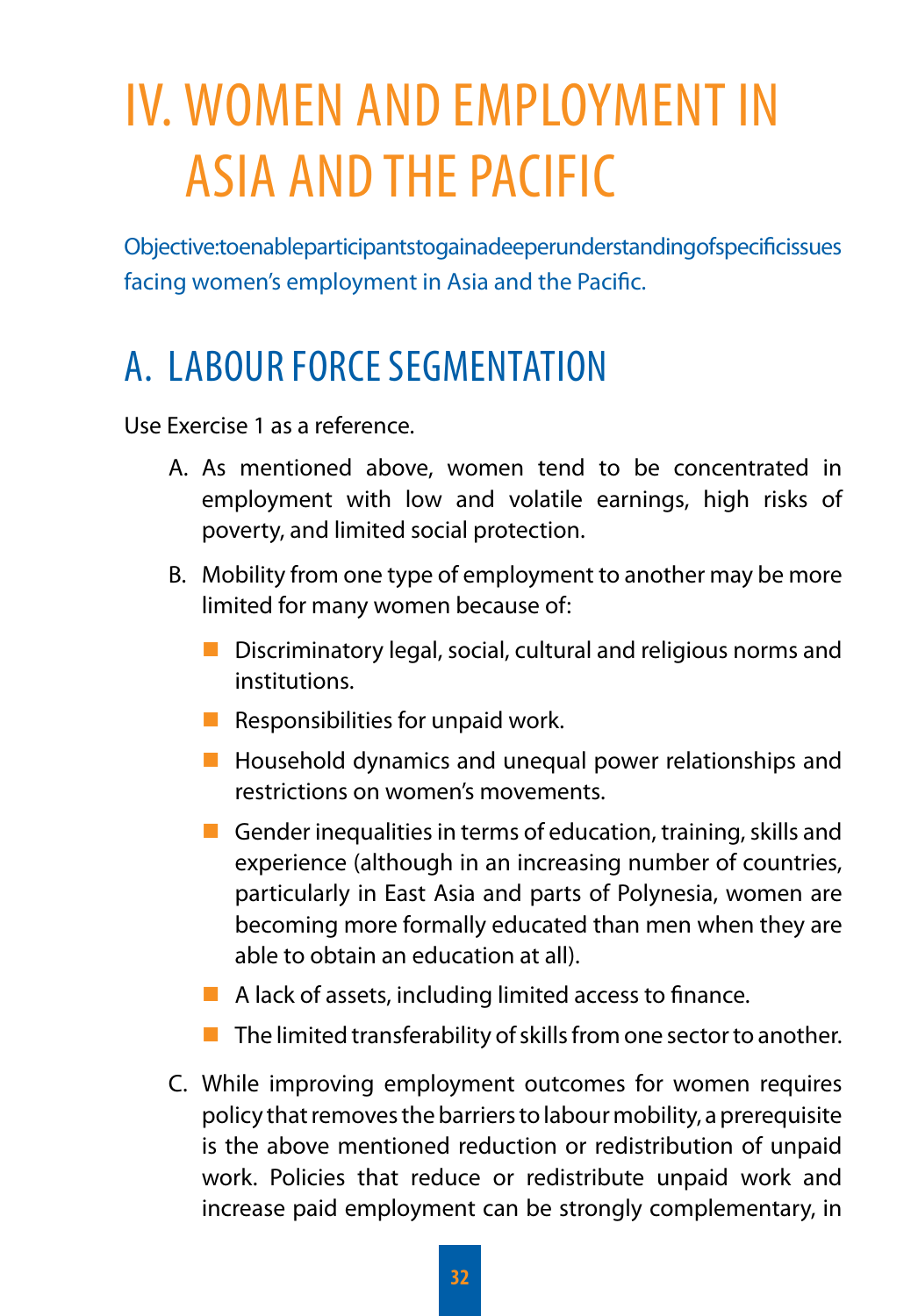5

that a reduction of unpaid work can increase the employment opportunities available to women.

#### B. Discrimination and Earnings Inequalities

- A. Segmentation is not the only source of gendered inequalities with regard to employment.
- B. As already noted, within similar kinds of employment women earn less than men. Two factors are important here:
	- Hours of work. Because of the burdens of unpaid work, women tend to take part-time rather than full-time work, reducing what they are able to earn.
	- **Earnings inequalities. Expressed as an hourly rate, which** controls for the number of hours worked, women still earn less than men when performing similar jobs. In wage employment, this can be due to employer discrimination. But the same pattern often holds for self-employment, indicating that women face disadvantages in a variety of labour market transactions. One reason internationally is because of occupation and sector clustering – that is, women and men cluster into particular occupations and specific subsectors of economic activity. Lower earnings in wage employment can give rise to employer preference for women employees; as their labour costs less, with a uniform level of revenues, they can contribute to enhanced profitability. An example is the dominance of women workers in labour-intensive export sectors in Asia and the Pacific.
	- $\blacksquare$  Limited evidence also suggests a clustering for third gender persons in Asia and the Pacific in specific sections – services, entertainment, tourism and sex work – where wages reflect women's lower employment income.
	- **Still, ILO research shows a gender wage gap that cannot be** explained by women's lower hours of work, lesser educational achievement or lower years of experience; much of this gap is thus generally attributed to discrimination.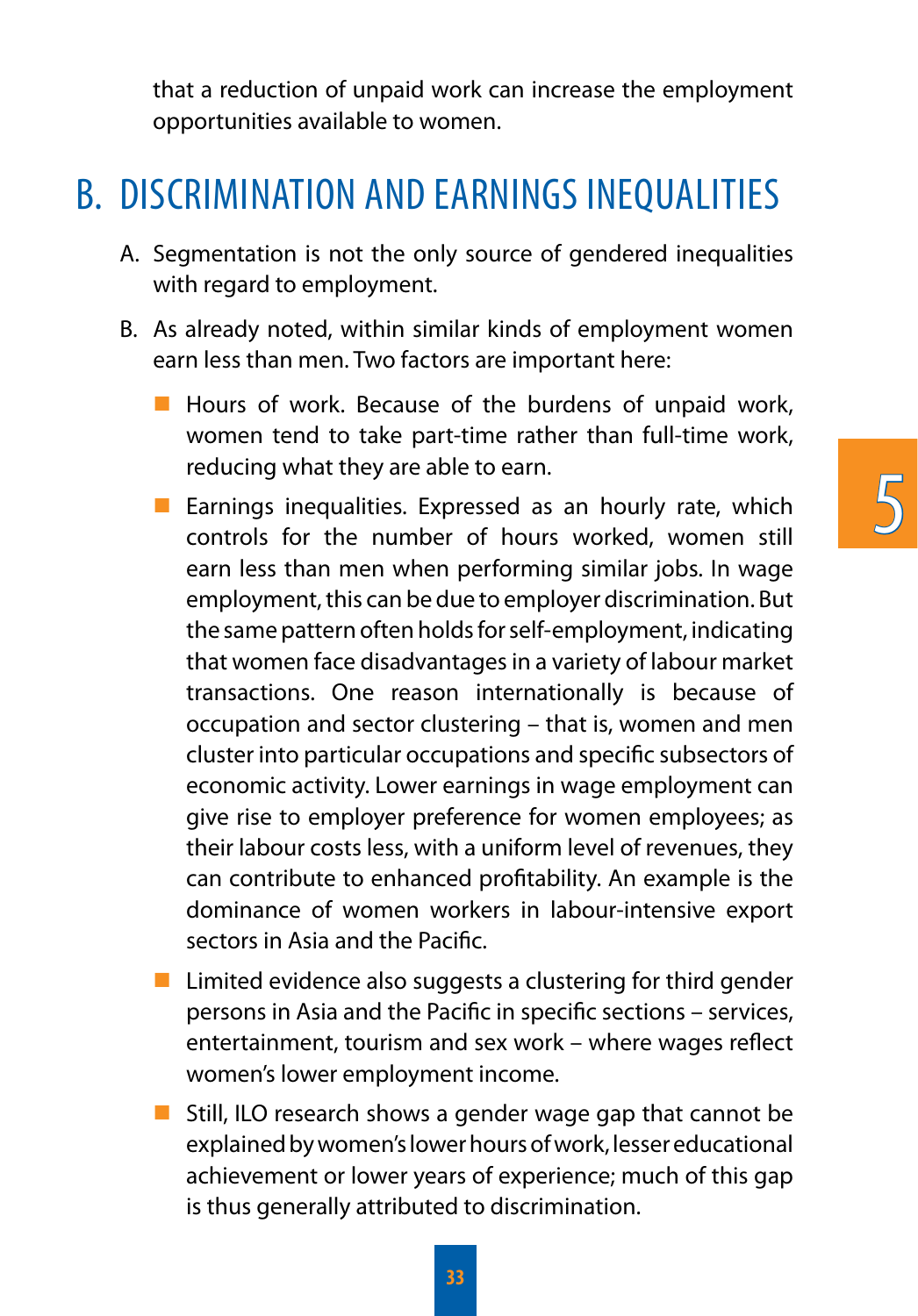## Further reading

Bridges, S. Lawson, D. , and Begum, S. 2011. 'Labour market outcomes in Bangladesh: The role of poverty and gender norms.' European Journal of Development Research. Volume 23, Issue 3, July, Pages 459–487.

Chen M., J. Vanek, F. Lund, J. Heintz, R. Jhabvala and C. Bonner. 2005. Progress of the World's Women 2005: Women, Work and Poverty. New York: UNIFEM.

Francesco P. 2010. 'The gender gap in early career in Mongolia.' International Journal of Manpower. Volume 31, Issue 2, Pages 188 – 207.

Heintz, J. 2006. Globalization, Economic Policy and Employment: Poverty and Gender Implications. Employment Strategy Paper 2006/3. Geneva: ILO.

International Labour Organization and Asian Development Bank. 2011. Women and labour markets in Asia. Available at: http://www.ilo.org/ wcmsp5/groups/public/---asia/---ro-bangkok/documents/publication/ wcms\_154846.pdf (accessed 12 September 2011).

Maletta, H. 2008. 'Gender and Employment in Rural Afghanistan, 2003– 5.'Journal of Asian and African Studies. Volume 43 (2), Pages 173–196.

Mitra, Arup. 2010. Women's employment in Asia-Pacific. Asia-Pacific Human Development Report Background Papers Series, 2010/07. UNDP. Available at: http://www.snap-undp.org/eLibrary/Publications/APHDR-TBP\_2010\_07.pdf

Mollahosseini, A. 2008. 'Gender and employment in Iran.' Indian Journal of Gender Studies.Volume 15 (1), Pages 159–162.

Mottaleb, KA and Sonobe, T. 2011. 'An Inquiry into the Rapid Growth of the Garment Industry in Bangladesh.' Economic Development and Cultural Change. Volume 60 (1), October, Pages 67–89.

Narsey, Wadan. 2007. Gender Issues in Employment, Underdevelopment and Incomes in Fiji. Fiji Islands Bureau of Statistics Suva. Fiji: Vanuavou Publications.Page 149.

Safiri, K. 2009. 'Women's Employment in Private Sector in Iran.' Social Sciences, Volume 4 (3), Pages 248–255.